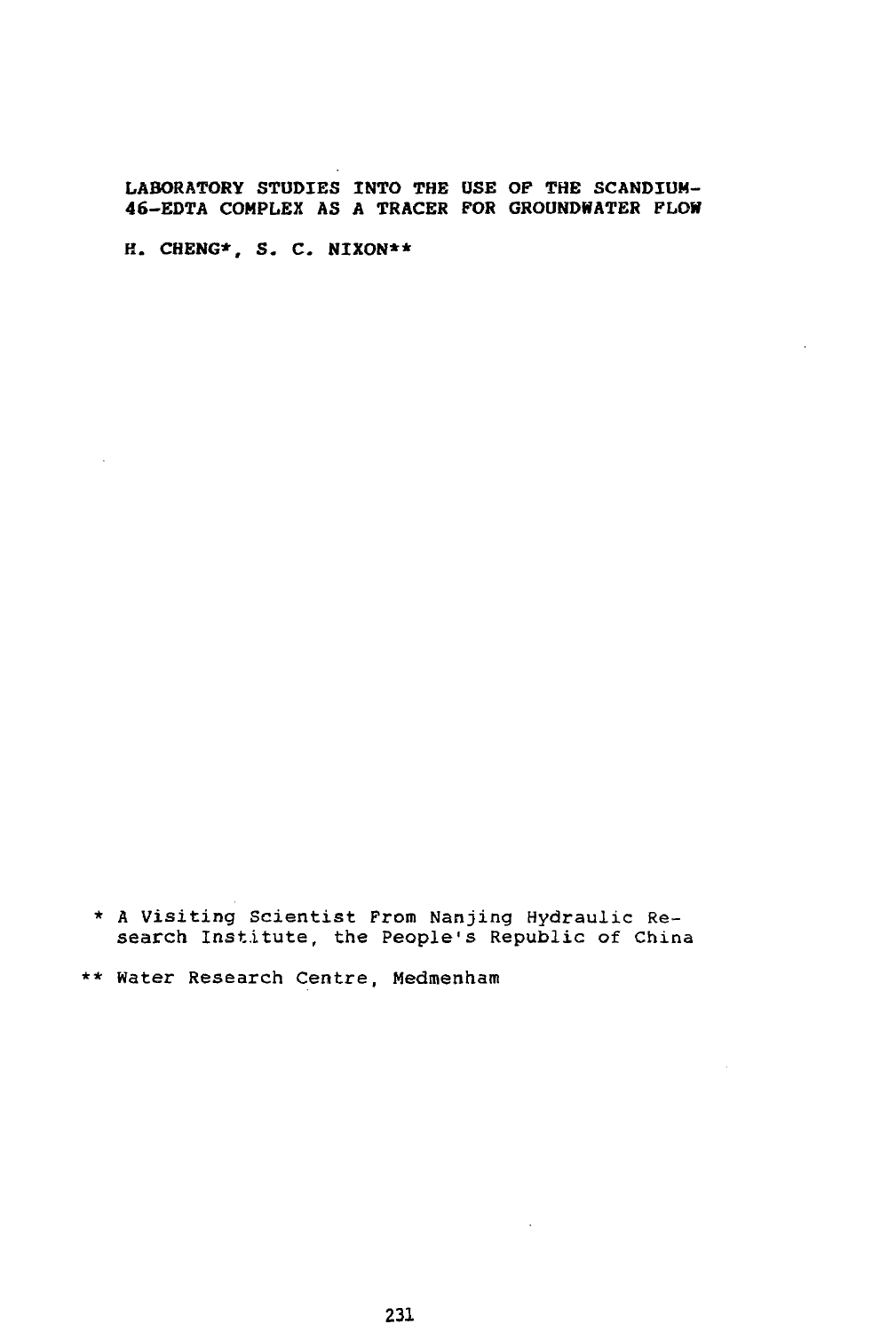## **Summary**

Gamma ray emitting metal radionuclides, when complexed with an appropriate complexing agent, provide a wide choice of water tracers particularly for groundwater studies where a radionuclide of appropriate half-life suited to the particular study can be selected.

Scandium-46 has easily detectable gamma emission and a suitable half-life (84 days) for medium term studies. It has been widely and successfully used as a tracer in studies of sediment movement but has not yet introduced as a-groundwater tracer.

In our experiments the chemical aspects of the preparation of Sc-46-EDTA were studied in some detail and its behaviour in various mineralogical environments was evaluated with reference to the standard tracer, tritiated water. The experimental results have shown that the scandium cation can be easily complexed with EDTA to form soluble Sc-EDTA. The complex is very stable in a wide range of pH; the adsorptive properties of Sc-EDTA in the batch studies and the retardation and recovery in the column tests in comparison with tritiated water are quite satisfactory. In general Sc-46-EDTA is a promising tracer for groundwater studies.

In this report the appropriate conditions, procedures and some rational and efficient methids for testing the purity of Sc-46-EDTA in the preparation of the tracer solution of Sc-46- EDTA are described. In addition, it has been found that the formation of the metal hydroxide colloids is the major reason for the great loss in groundwater aquifers of most trivalent metal nuclide tracers in the cationic form including scandium-46.

## 1. **Introduction**

Gamma emitting radionuclides are easily detectable in-situ and have been widely used as groundwater tracers both in hydrology and environmental protection studies. Although an element may be made radioactive to provide a tracer with a suitable half-life and radiation properties that give easy detection for the duration of the test, its behaviour in the flow system depends on its chemical form. Because tracers in the cationic form are largely lost in aquifers by adsorption and ion exchange, only tracers in the anionic form or negatively charged or neutral complexes can be considered for use in groundwater investigations. Since the first application of radioactive tracers in the beginning of the 1950's, several anions and a great number of metal complexes have been tested in laboratory and in the field to seek ideal tracers. But there seems to be a shortage of satisfactory  $\}$  - emitting tracers for medium term studies .

It is known that bromine-82 in the form of KBr (or  $NH_{4}Br$ ) and iodine-131 in the form of NaI (or KI) are reliable tracers but only for short term investigations because of their short half-lives (bromine-82, 35h, iodine-131, 8.05 days). Among the metal complexes, two, chromium-51 in the form of Cr-EDTA and cobalt-58 or cobalt-60 in the form of KCo(CN)<sub>6</sub> are relatively suitable for this purpose (half-life, chromium-51, 27 days; cobalt-58, 71 days; cobalt-60, 5.3 years) and have been quite successfully applied in many field experiments. But there are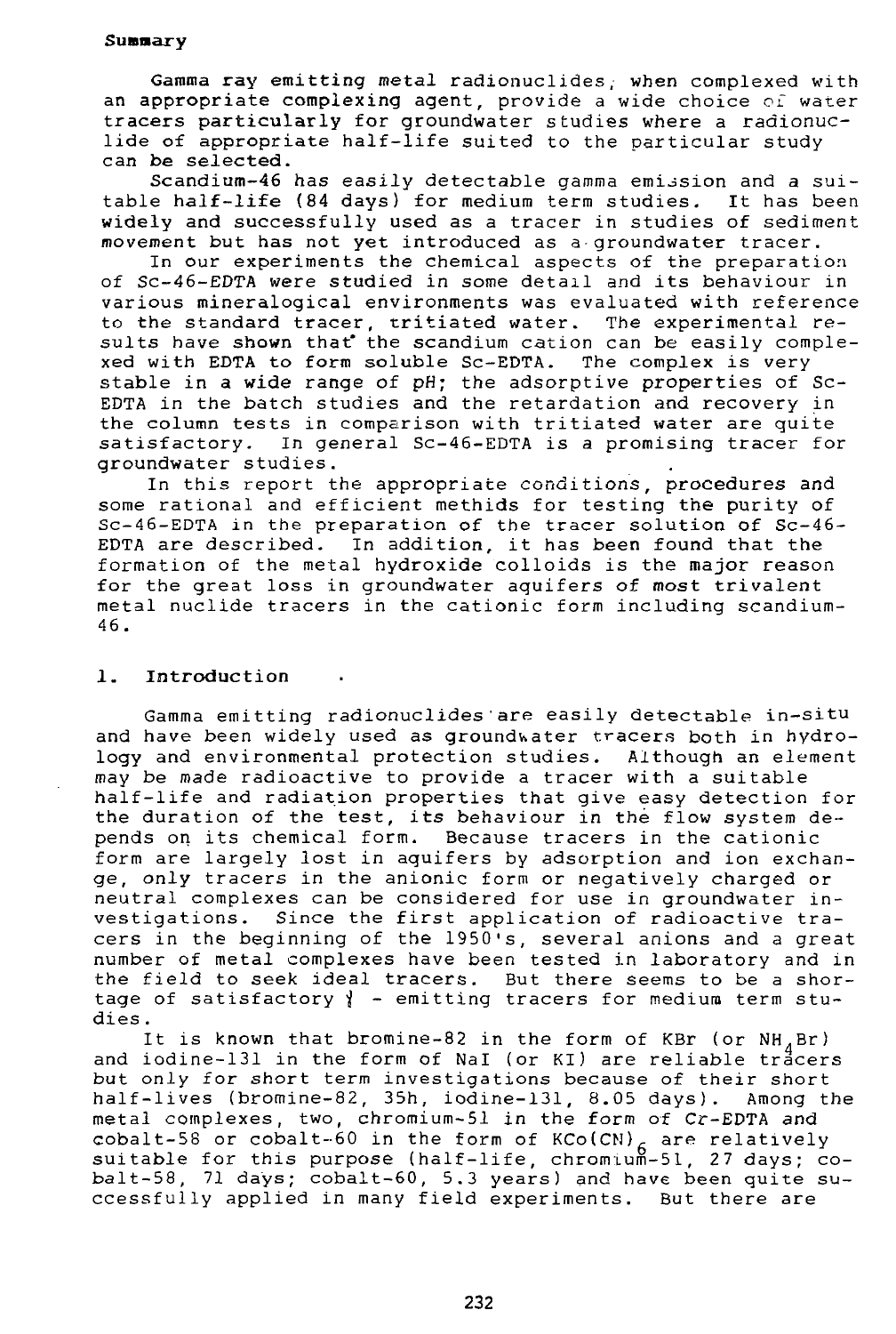some disadvantages in using chromium-51 as a tracer. Only about 8% of the disintegrations of chromium-51 give rise to gamma ray emissions which are of relatively low energy. Also due to the irradiation properties of chromium only low specific activities of chromium-51 are possible.

Scandium-46 is a high-energy gamma emitter of a suitable half-life (84 days) and has been the most widely employed tracer for the investigation of sediment transportation for more **than** thirty years. In contrast, it has not been used in groundwater studies and very little literature about it is available. The purpose of this laboratory study was to carry out a detailed investigation into the chemistry of Sc-46-EDTA and find out the appropriate conditions and procedure for the preparation of Sc-46-EDTA and evaluate its behaviour in various mineralogical environments with reference to tritiated water and to estimate its applicability.

- 2. **Chemical basis of the preparation of scandium-EDTA complex**
- 2.1 Formation and stability of the Sc-EDTA complex
- 2.1.1 Complexing agent, EDTA and its metal complexes

Ethylenediaminetetra-acetic acid has the following formula:



and is an outstanding metal complexing agent. Its complexing power lies in the ligand forming nitrogen atoms and the carbonyl oxygens of the acetic group. Both the acid and the salt are commonly abbreviated "EDTA".

EDTA reacts instantaneously, in nearly every case, with many polyvalent metal cations in a 1:1 ratio to form the soluble metal complexes.

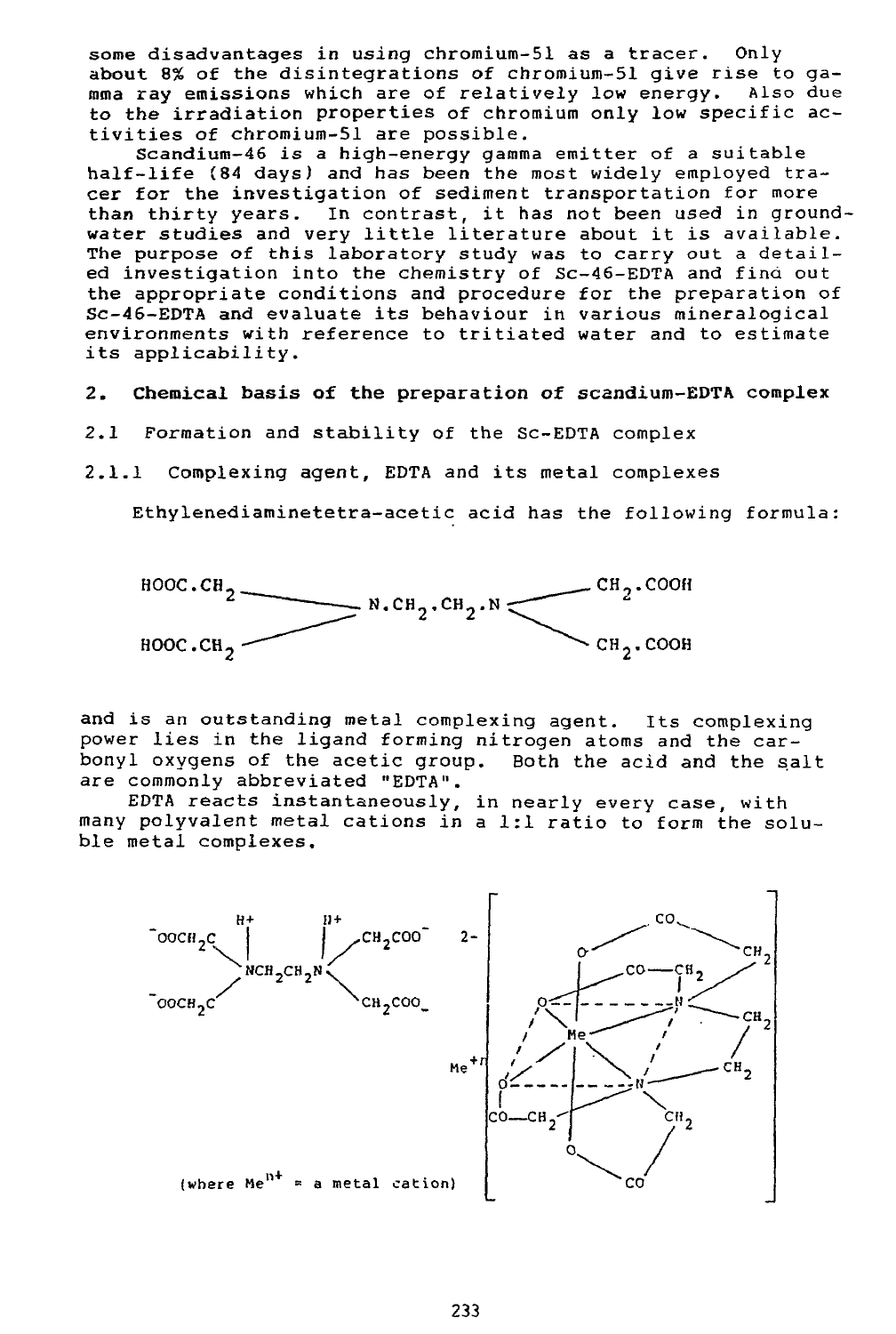This reaction results in the metal cation replacing a hydrogen atom from an acetic acid group on each of the two nitrogen atoms in the molecule. In addition co-ordinate bonds are developed with the two nitrogen atoms and carbonyl oxygens of the remaining two acetic acid groups. In this way the metal ion becomes part of the chelate rings. During past years quantitative data have been obtained to prove that the greater number of chelate rings formed, the greater the stability of complex formation is. Usually EDTA is capable of forming a co-ordination saturated complex with most metal ions.

The stability constant of the normal metal-EDTA complex formed by the general equation:

$$
Me^{n+} + Y^{4-}
$$
  $(MeY)^{(n-4)}$ 

is defined by the formula

$$
k = \frac{[(Mey)^{(n-4)}]}{[Me^{n+1}][y^{4-1}]}
$$

(where Y is the anion of EDTA and M is the metallic element.)

The stability contents of Sc-EDTA and some other metal-EDTA complexes are listed in Table 1.

- 2.1.2 Parameters affecting the formation and stability of scandium-EDTA
- (1) Effect of pH

In normal experimental conditions there are three competing reactions in the formation of Sc-EDTA:



These three equilibria exist in the reaction mixture solution:

- (i) Equilibrium of the formation of Sc-EDTA
- (ii) Equilibrium of the precipitation (or dissociation) of  $SC(OH)$ <sub>3</sub>
- (iii) Equilibrium of the formation (or dissociation) of ethylene diamino tetra-acetic acid, i.e. the EDTA anion may be regarded as a complexing agent for hydrogen ions.

It can be seen that there are two factors which will shift the equilibrium of the formation of Sc-EDTA towards the left. First, when increasing the concentration of OH (i.e. alkalizing the solution) to such an extent that the solubility product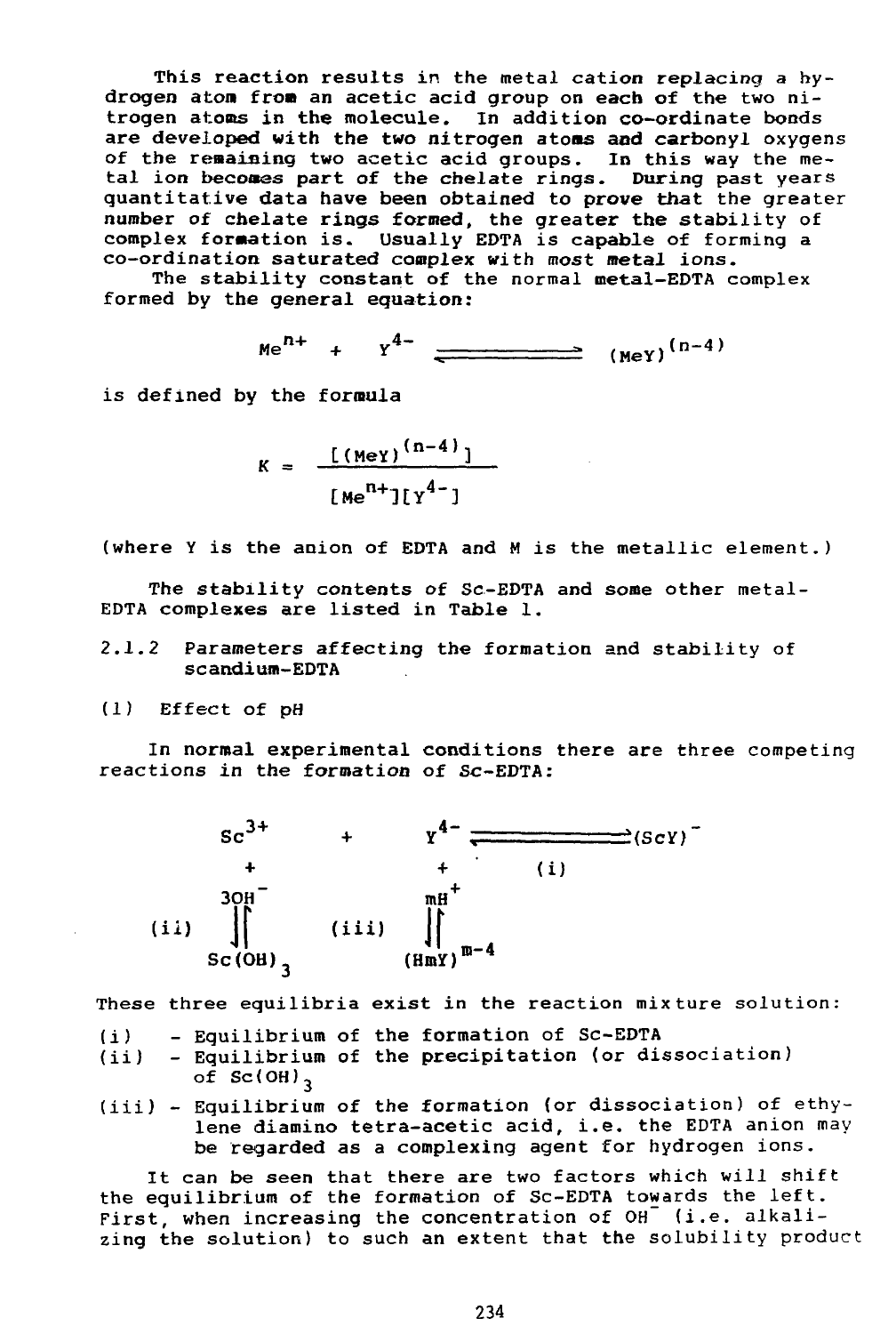of Sc(OH)<sub>3</sub> is reached and precipitation occurs lowering the con-. centration of Sc $^{3+}$  in the solution. Secondly, there may be such an increase in the concentration,of H  $\,$  (i.e. acidifying the,so– lution) that it complexes with  $Y^+$  reducing the amount of Y present in the solution. From the analysis above there must be an appropriate range of pH for the formation of Sc-46-EDTA.

In our experiment solutions of ScCl, at a scandium concentration of 12 ppm were complexed with EDTA at differen pH values<br>and the degree of the complex formation was determined. The reand the degree of the complex formation was determined. sults are shown in Table II.

The stability of Sc-EDTA at different pH values was also te-<br>sted. The degree of the decomposition of scandium-EDTA at di-The degree of the decomposition of scandium-EDTA at different pH is given in Table III.

As analysed in the schemes of the equilibria above in very strong acidic or alkaline media the equilibrium of the formation of Sc-EDTA will be considerably shifted toward the left. The data in Table III have proved the analysis. The results still show that Sc-EDTA is very stable over a quite wide range of pH.

(2) Effect of the ratio of EDTA to scandium

In the view of the chemical equilibrium and reaction dynamics, although Scandium is complexed with EDTA in the ratio of 1:1, an excess of EDTA is beneficial in the formation and stability of Sc-EDTA. The experimental results indicate that the Sc-EDTA complex formed in the ratio 2:1 is more stable over a wider range of pH than that formed in the ratio of 1:1. The comparison is made in Table IV.

(3) Effect of temperature

In general, temperature also has an effect on the formation and stability of the metal-EDTA complexes. Raising the solution temperaturr from 20°C to 60°C decreases the value of the stability constant of the complex by factor of 10. However, as the value of the stability constant for scandium-EDTA is very high, this effect can be neglected. On the other hand increasing the temperature is useful in increasing the speed of the complex formation. In practice at room temperature the complexing reaction occurs instantaneously and completely and the temperature has no marked effect on the formation and stability of scandium-EDTA complex.

2.2 A test to ensure the complete formation of scandium-46-EDTA in the complexing reaction

A metallochromic indicator, xylenol orange, was adopted as an indicator for measuring the completion of the complexing reaction in the preparation of scandium-46-EDTA. The metal indicator has the double function of showing the end point of the complexing reaction and ensuring the correct pH for use as a ground water tracer.

2.2.1 Characteristics and the functions of xylenol orange in the preparation of the tracer solution of Sc-46-EDTA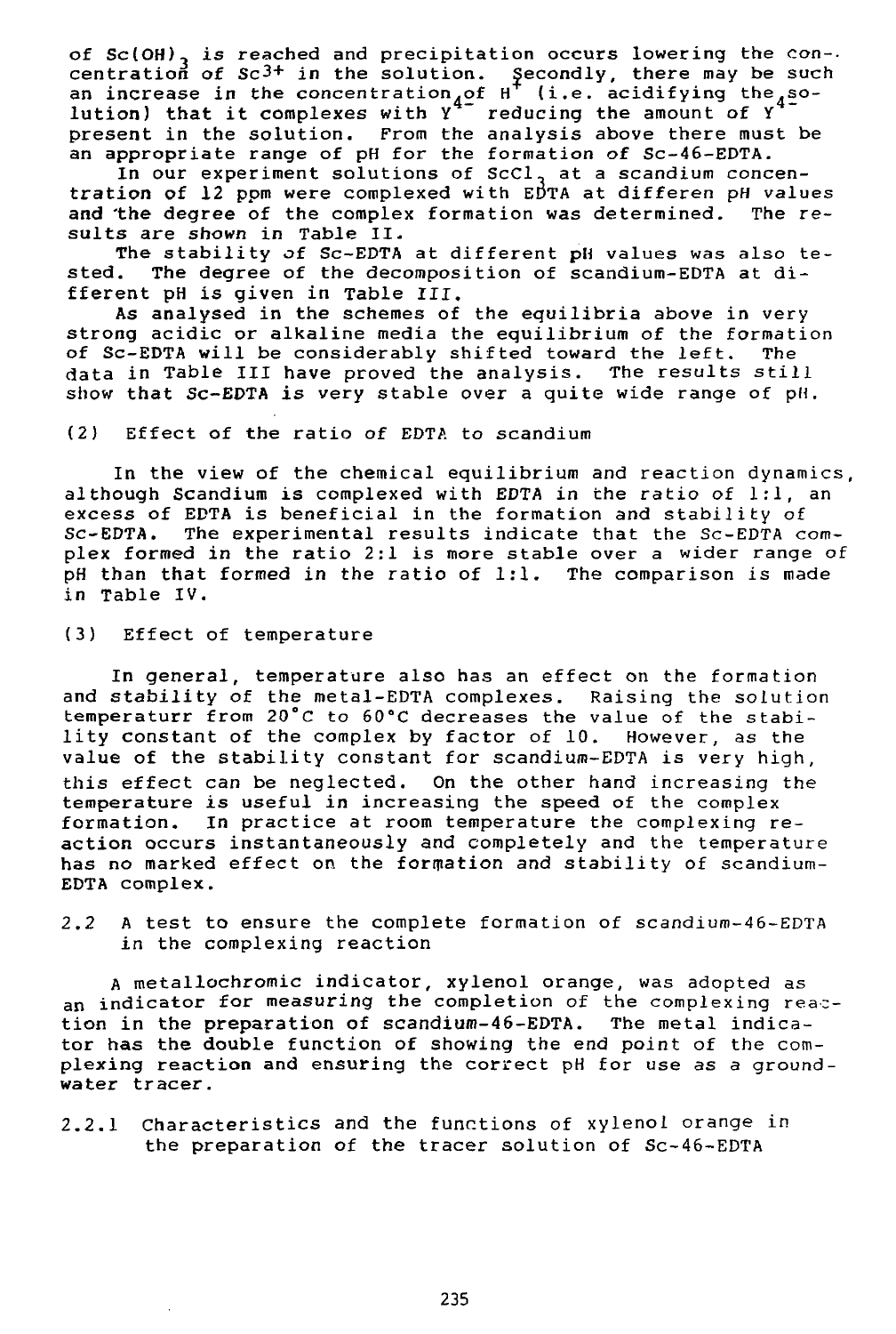Xylenol orange (3,3-bis-N), N-di {carboxymethyl-aminomethylo-cresolsulphonphthalein) is a conventional acid-base indicator. Xylenol orange is lemon yellow in acid media and undergoes a colour transition in the range of pH 5.4 to 7.4 to red. The indicator can also form complexes with many metals including scandium. These are intensively red in colour. During the complexing reaction with EDTA the metal ion is drawn from the metal-indicator complex and transferred to the metal-EDTA complex. Eventually the indicator changes its colour when it is released from the form of the metal-indicator complex to the "free" indicator.

Our experiment shows that the appropriate range of pH for xylenol orange as an indicator for the preparation of Sc-46-EDTA is 3 to 5. Below pH 2 the colour of the metal-indicator complex is very vague (It should be intensive red colour.) and at the end of the formation of Sc-46-EDTA the colour change is not sharp. Above pH 5.4 it. has nd function at all.

After completing the formation of Sc-46-EDTA, the solution has to be adjusted to neutral so that it can be used as a groundwater tracer. While the diluted NaOH solution is being added drop by drop to the solution the "free" indicator will change its bright lemon yellow to slightly red when the pH of 6 to 7 is reached. The behaviour and the functions of xylenol orange in the preparation Sc-46-EDTA is illustrated below:



The use of the indicator in the preparation of  $^{46}$ Sc-EDTA is very important. Especially it is convenient for the preparation under field conditions.

## 2.3 Mothods for testing the degree of the formation or decomposition of scandium-46-EDTA complex

In order to find out the optimum conditions for preparing scandium-46-EDTA as a groundwater tracer some rational and efficient methods to test the degree of the formation or decomposition of scandium-46-EDTA in the reaction mixture solution should be worked out. In our experiments two methods were employed, uptake by kaolinite or the filtration through glass microfibre filters under neutral conditions.

## 2.3.1 Chemical basis of the methods

It has been reported that upon addition of sodium hydroxide to scandium chloride solutions, precipitation of scandium hydro-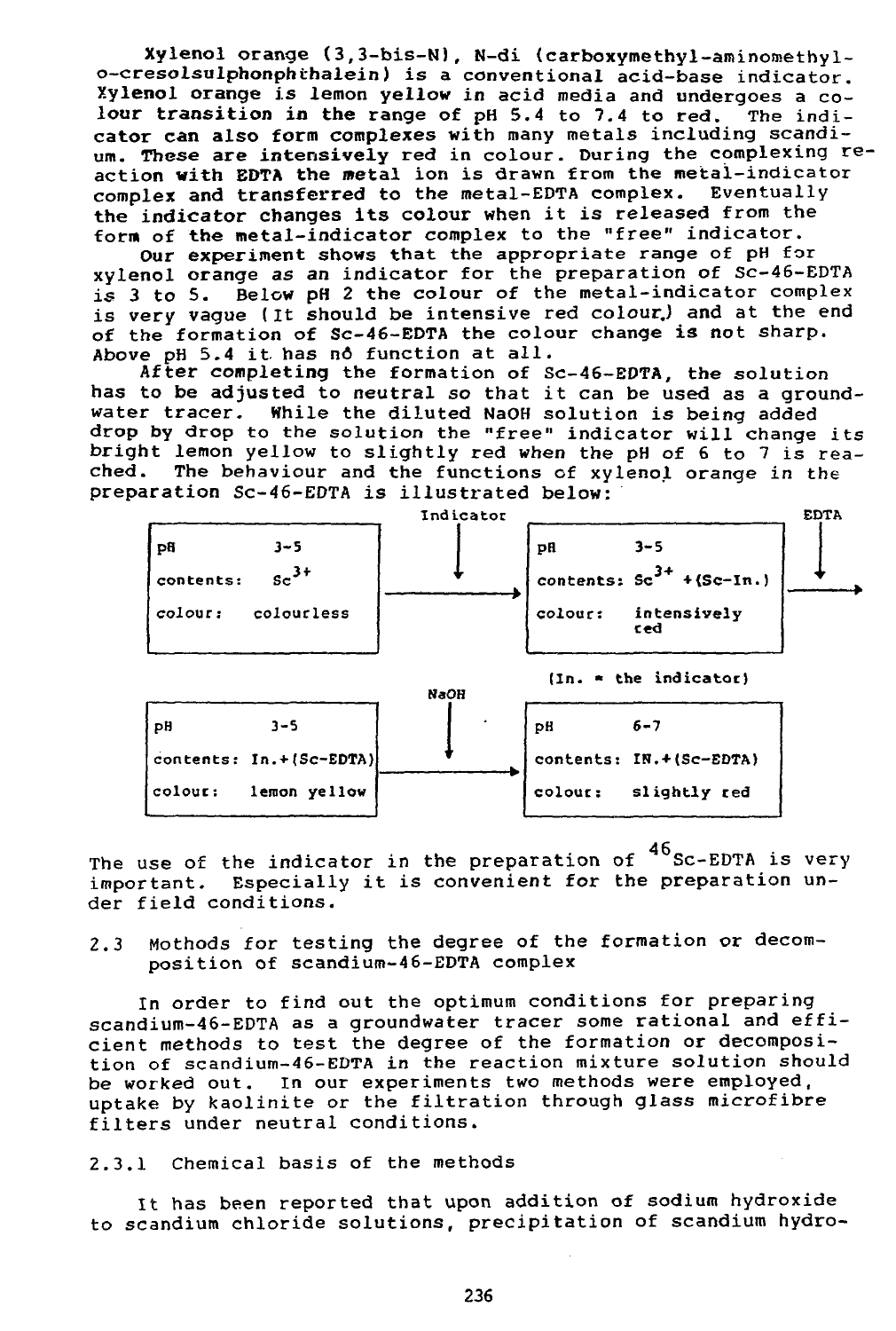q at a pH of 4-5 and is nearly complete at a pH 5.45<sup>t23)</sup>. In our studies several verifying tests were made. One was to determine the degree of the precipitation of scandium hydroxide at different pH by adding 0.5M NaOH solution to the Sc-C13 solution at a scandium concentration of 12 ppm. The other was to measure the degree of the precipitation of scandium hydroxide from scandium chloride solutions at different concentrations at a pH of about 7. The results are shown in Fig. 1 and Table V. From the data above it can be seen that in neutral media the scandium cation in solutions of scandium chloride at concentrations down to 0.1 ppm was fully precipitated from the solution to form colloidal scandium hydroxide.

The precipitation of scandium hydroxide from scandium salts solutions has been utilized as a method of separation of scandium from solution in analytical chemistry and can be adopted as a testing method to measure the degree of the formation or decomposition of scandium-46-EDTA. In the complexing reaction of scandium with EDTA if the formation is not complete or the formed complex is not stable and decomposes to some extent, when the reaction mixture is adjusted to neutral, the portion of the scandium in the solution which is not complexed with EDTA will be precipitated. By means of separation of the hydroxide the degree to which the complex is formed or decomposes can be determined. The two methods of separation of the colloidal hydroxide from the solution as mentioned above are described in the following section.

## 2.3.2 Uptake by kaolinite powder

Kaolinite  $(A1_2O_2.2SiO_2.4H_2O)$  is a clay mineral. The powder is a very fine clayey silt. The experimental results have shown that due to its extremely large specific surface area and cation exchange capacity (about 10 meq/100 gm) the powder can take up around 40% of the scandium in acidic medium (in the cationic form) and about 99% of the scandium in neutral medium (in the form of the colloidal hydroxide) but no scandium complex over a quite wide range of pH. The method can be adopted, therefore, as a testing method to determine the amount of scandium in the neutralised reaction mixture solution which is not complexed with EDTA. The method described below was employed in our studies as a major testing method. .

2 to 5 g of air-dried kaolinite powder was added to a glass stoppered flask containing 100 ml of the reaction mixture solution to be tested. The flask and the contents were shaken<br>for 1 hour. After settling, 5 ml of sample was taken from th After settling, 5 ml of sample was taken from the supernatant and measured for its radioactivity. The results are given in Table VI.

## 2.3.3 Filtration through glass microfibre filter

The results have shown that by using this method the efficiency of separation of the colloidal scandium hydroxide from the reaction mixture could reach about 98–99% and no scandium-<br>46–EDTA was removed from the solution. The data are shown in 46-EDTA was removed from the solution. Table VII.

This method is so simple that after filtering the neutralized reaction mixture the proportion of scandium which is not combined with EDTA can be determined.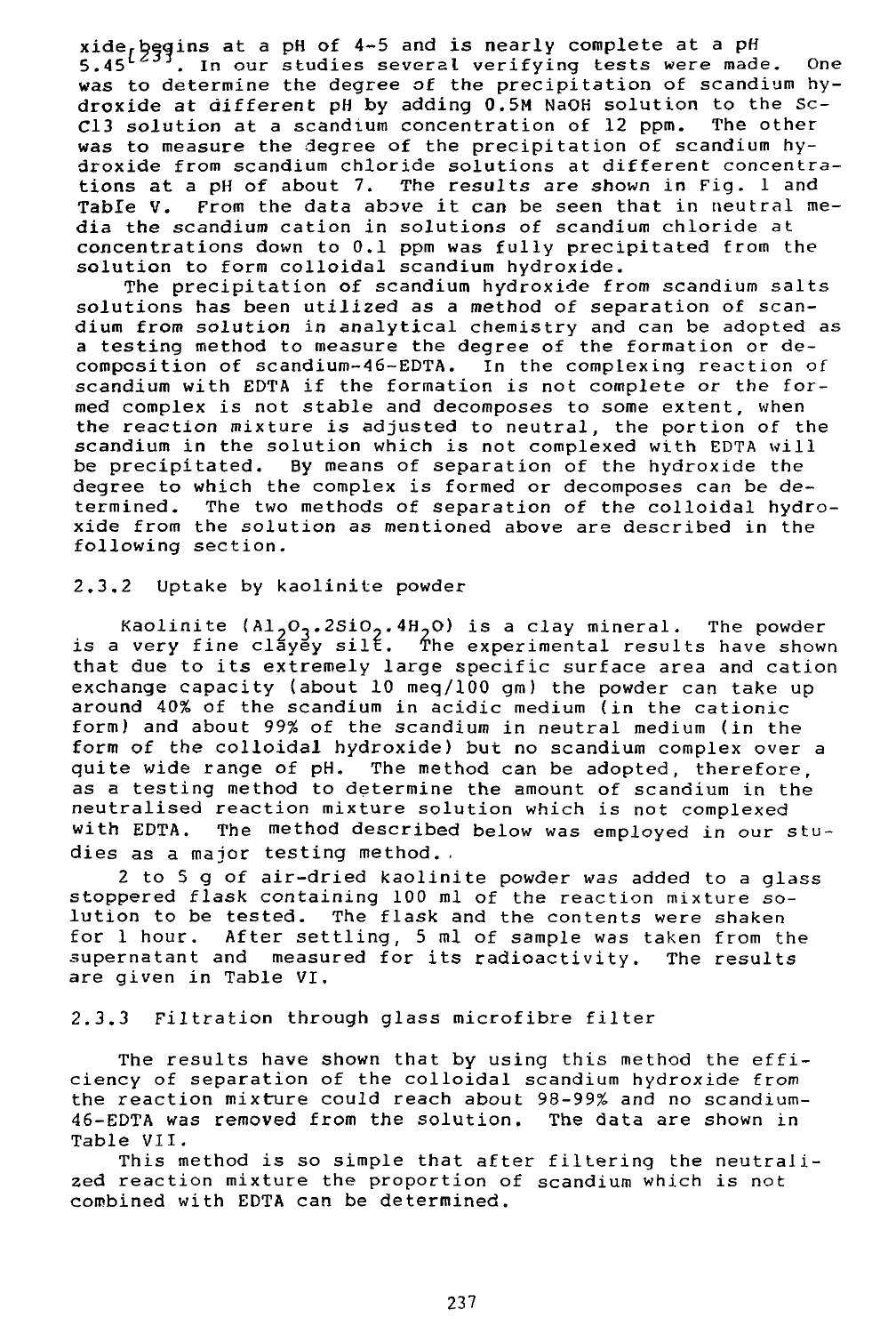- 3- Preparation of **the** tracer solution of scandium-46-EDTA
- 3.1 Reagents and their preparation
- (1) Analytical-grade scandium chloride hexahydrate (ScCl<sub>2</sub>.6H<sub>2</sub>O)

Because the chloride is a more stable form than the metal and readily soluble in cold dilute acid it was chosen as the target material in the irradiation to produce scandium-46. Before irradiation the chloride hydrate was dehydrated by heating at 190°C for 24 hours.

(2) Analytical-grade disodium salt of EDTA (Na<sub>2</sub> H<sub>2</sub>Y.2H<sub>2</sub>O)

The use of the disodium salt dihydrate is more convenient than the acid because of its water solubility (for the salt, 11.lg per 100g of solution and for the acid, 0.02g in 100 ml of water). The prepared EDTA solution should be stored in a poly-The prepared EDTA solution should be stored in a polyethylene bottle because a soft glass container in contact with EDTA will yield cations (especially calcium and magnesium) which may affect the function of the indicator.

(3) 0.5% Xylenol orange solution

The indicator is commercially available as the sodium salt. A 0.5% water solution of the salt should be prepared and is stable for some weeks.

(4) Analytical-grade HCl and NaOH solution

0.1 M HCl is needed for dissolving the irradiated tablet and 0.5 M NaOH is used to adjust the pH of the relevant solutions in the preparation of the tracer solution of scandium-46-EDTA.

(5) Double distilled water

In the preparation of scandium-46-EDTA it is suggested that only purest double distilled water or de-ionized water can be used bacause in "ordinary" distilled water sometimes more than trace amounts of calcium or magnesium are occasionally found which may influence the colour change of the indicator.

3.2 Appropriate procedures and conditions

(1) Irradiation

A tablet was made from the dehydrated scandium chloride powder by using a disc press (in our case, 13 mm die, 10 tons pressure). The tablet was put in an aluminium can filled with silicon cotten and the contents irradiated to obtain the specific and total activity needed for the investigation. The amount of scandium required and the total activity achieved can be estimated by using the following formula [13] with an error of less than 4% if the irradiation time is less than 10 days.

 $\ddot{\phantom{1}}$ 

$$
A = 6.55 \text{ Wt x } 1^{-14}
$$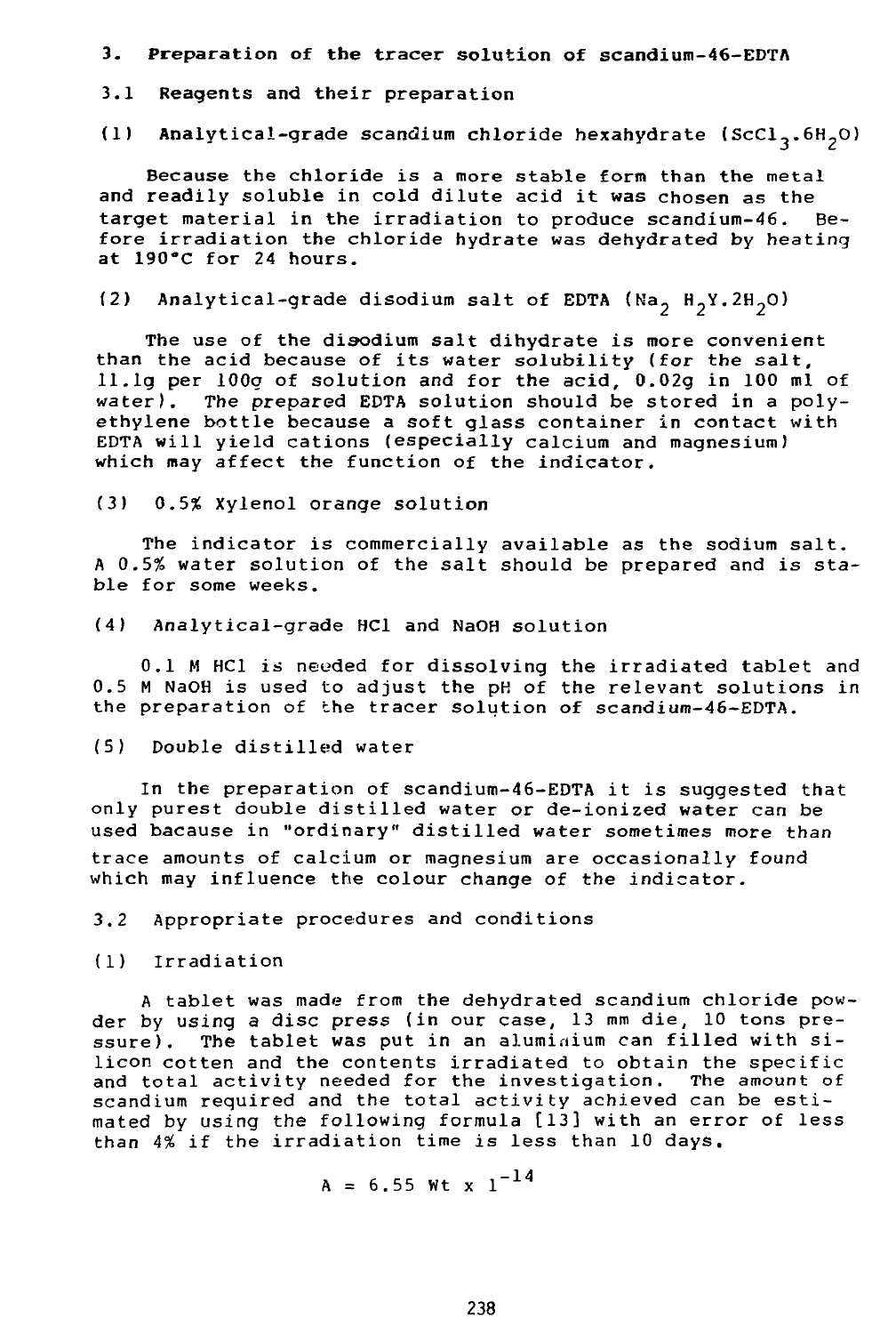- where  $A Total$  activity achieved in curies
	- W Weight of scandium in the compound irradiated in grams
	- $\phi$  effective neutron flux in sample in neutrons per cm<sup>2</sup> per second
	- t irradiation time in days
- (2) Dissolve the irradiated tablet in 0.1 m HC1 to provide the **required volume.**
- (3) **Adjust the pH by adding** 0.5 m NaOH solution drop by drop to the **solution** until the pH is in the range of 3 **to** 5.
- **(4) Add** 3 **to 5 drops of** 0.556 xylenol orange solution. Then the solution will turn to intensively red colour.
- {5) **Add** EDTA solution, drop by drop into the solution while it is being stirred. If Na<sub>2</sub> H<sub>2</sub>Y.2H<sub>2</sub>O is used the appropriate ratio of EDTA:Sc should be about 10:1 by weight. After the colour of the solution has changed to bright lemon yellow continue to add one quarter more of the EDTA solution which has already been added (This means the ratio is about 10:1.)
- (6) Neutralize the reaction mixture solution by adding 0.5 M NaOH solution gently with stirring until the colour changes to a slightly red, i.e. the pH is about 6-7.

The prepared solution of scandium-46-EDTA is ready to use as a groundwater tracer.

## **4. Equilibrium studies**

4.1 Experimental method and the minerals used

5g of the air-dried and sieved mineral were added to a glass stoppered flask with 100 ml of the solution of scandium-46-EDTA or of the tritiated water. The flask and contents were shaken overnight. After filtration 5 ml of sample was taken and measured for radioactivity. The concentration of the total scandium in the scandium-46-EDTA solution was 1 ppm and the specific radioactivity in the complex solution and the tritiated water were 3.5 x  $10^{-3}$  uCi/ml and 3.5 uCi/ml, respectively. In these batch tests three clay minerals and nine rock minerals were used. The minerals used are briefly characterised in Table VIII

4.2 Expression of the uptake of the tracers and experimental results

In the equilibrium studies the uptake of the two tracers was expressed by a distribution coefficient, Kd, which is defined as the ratio of the adsorbed tracer per unit of dry mineral weight to the tracer per unit volume of equilibrated solution. In the case of the radioactive species the radio was expressed in terms of activity as:

> , \_ activity per gram of mineral activity per millilitre of solution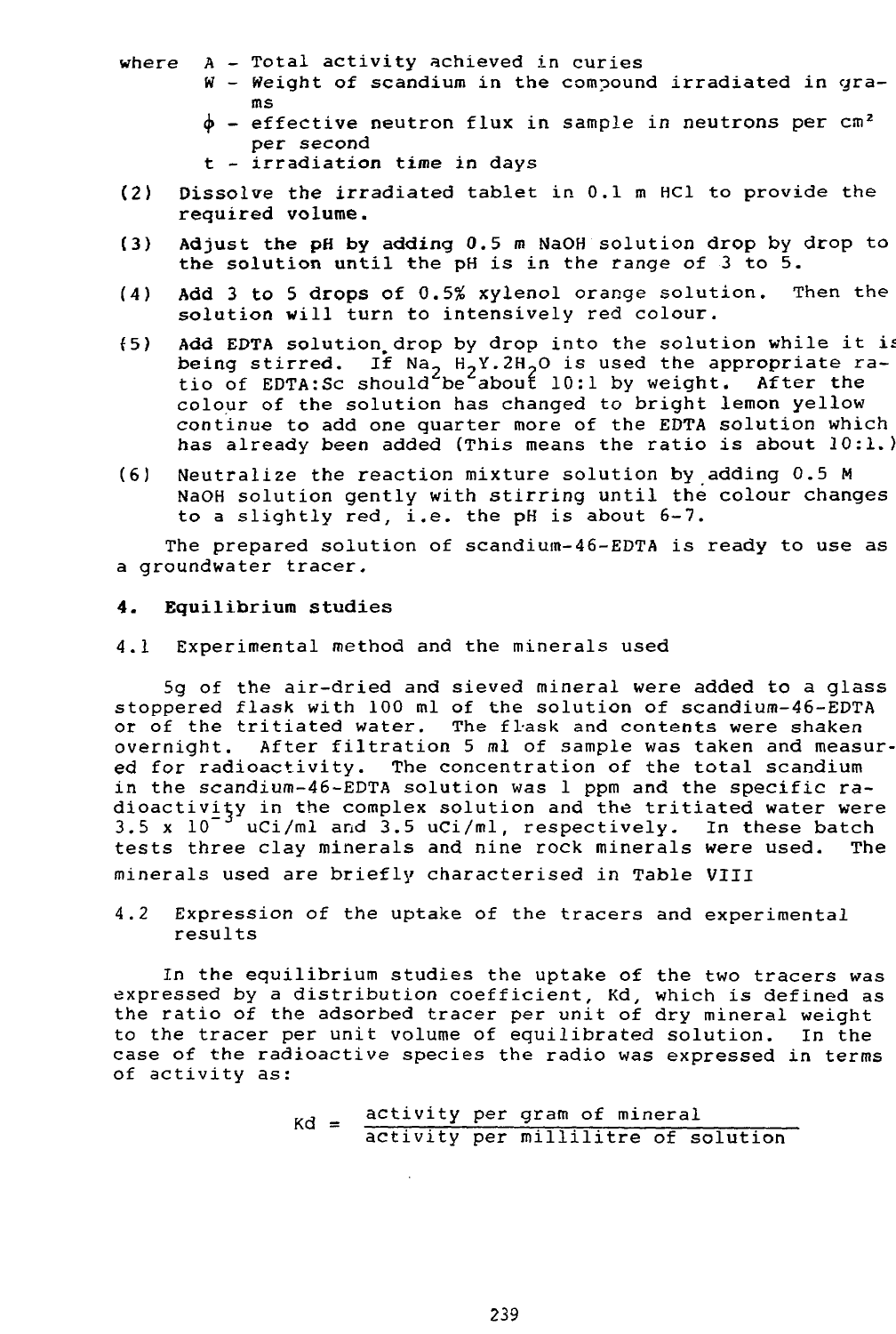#### **5. Column** tests

The purpose of the column tests was to evaluate the losses and retardation of the tracer of scandium-46-EDTA in different mineral columns with reference to the tritiated water and the effect of the amount of the stable carrier.

5.1 Characteristics of the columns and the experimental method

In the column test three minerals, limestone, quartz sand and chalk were used. The minerals were ground to a certain range of particle size and packed in perspex cylinders of 8.0x85cm. Glass wool w? used at the top and bottom of the column to prevent surfant disturbance of the minerals or the loss of them. "Air-free" tap water, which was produced by filtration through a column packed with fifte sand was used to prevent porosity changes during the test period. A constant hydraulic head was maintained so that a relatively stable filtration velocity in the columns was obtained in the range of  $l-3$  m/d. The characteristics of the columns in the tests are illustrated in Table XI The operation of the column tests was as follows:

(1) The "air-free" tap water was pumped through' the column for several hours before the experiment started.

(2) The water level in the column was adjusted to be just above the surface of the mineral.

(3) 100 ml of the tracer solution was added gently on to the top of the column (The same volume for all tests).

(4) The tap at the bottom of the column was turned on and the tracer solution was allowed to move down into the medium. Immediately after the first exposure of the surface the micropump was turned on at the designed rate and the water level was kept over the surface during the experimental period.

(5) Samples were taken periodically and measured for radioactivity. The eluate samples of the tracer of scandium-46-EDTA were counted in a well-type Nal crystal detector and for the double tracer of scandium-46-EDTA and tritiated water in a liquid scintillation counter.

5.2 Simultaneous determination of scandium-46 and tritium in the double tracer solution by beta spectrometry

The tritiated water was added to the tracer solution of scandium-46-EDTA as a reference tracer. The simultaneous determination of the two nuclides in the eluate samples by assay in the liquid scintillation counter (Beckman LS9800) was carried out by the following methods:

(1) Scandium-46 can be detected by liquid scintillation counting due to its radiation (0.357 Mev.  $\sim$  100%) and the Compton adsorption of part of its gamma emissions  $(0.889$  Mev,  $100\%; 1.12$ Mev 100%). The spectra of the two nuclides in the counter are illustrated in Fig 2. As shown in Fig 2. no tritium will be detected above channel 400. With the discriminator setting of the channeJ from 450 to 850, scandium-46 could be measured separately at a high counting erticiency of 62-63%.

(2) Tritium was analysed without interference by using such a high concentration of tritium with a relatively low discriminator setting that the contribution of scandium-46 to the total counts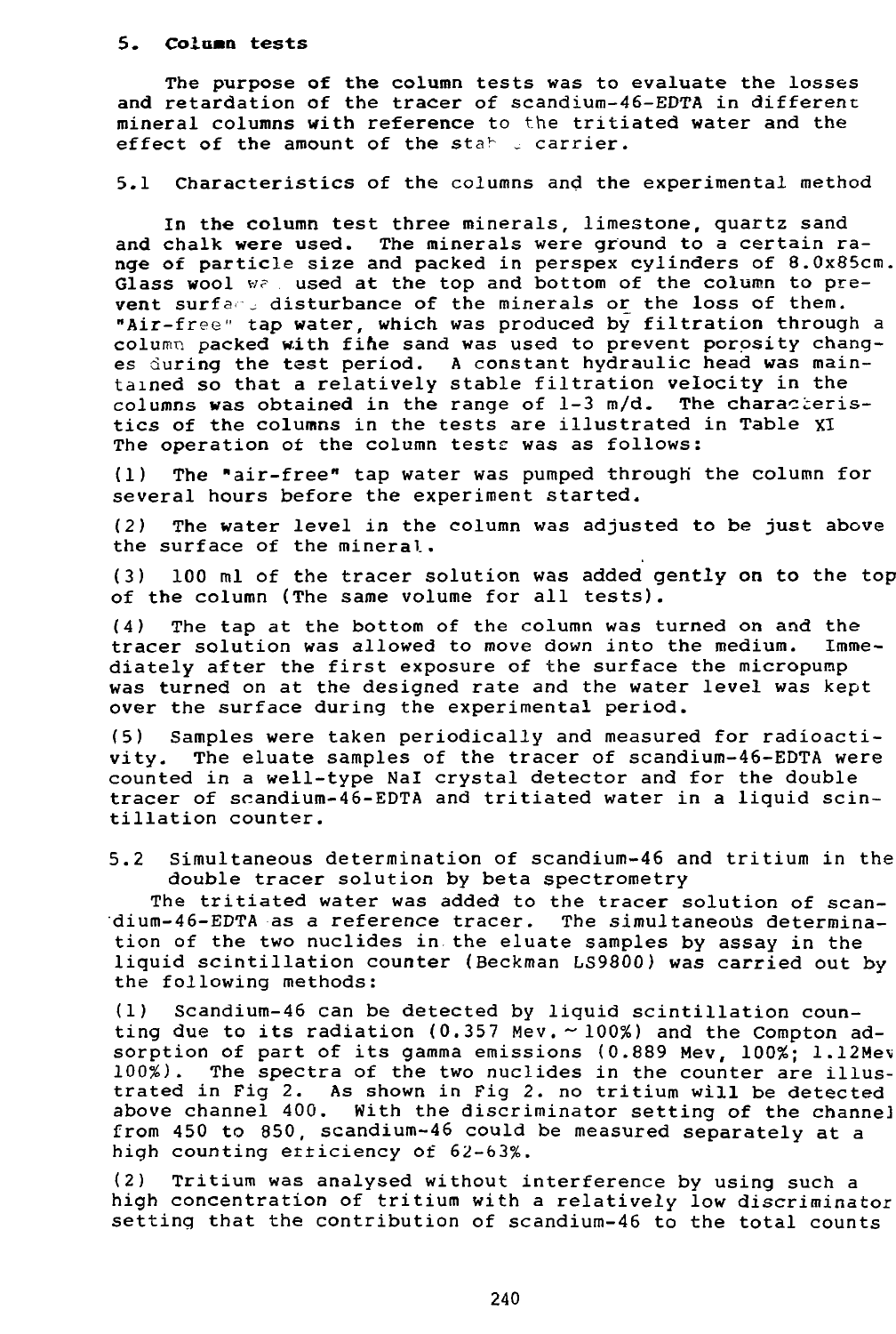in the range of the channels could be neglected. The relevant parameters are given in Table X.

#### 5.3 Results

The column tests were carried out in two groups. One was running the double tracer through different mineral columns and the other was percolating the tracer of scandium-46-EDTA at different concentrations through quartz sand columns.

The results are expressed in both tabulated and schematic forms. In the tabulated form  $U_f$  is the average filtration velocity in the column obtained by the pumping rate and  $0^{+}_{+}$  is the filtration velocity calculated from the peak time in the elutriation curves of the tracers. V is the eluate volume and  $V_a$  is the pore volume of the column. In the schematic form the <sup>p</sup> data are plotted by using the dimensionless ratio of C/Co i.e. the concentration in the eluate relative to injected solution versus the volume throughput. The results of the column tests of the two groups are given in Table XI and Table XII, and the relevant curves are illustrated in Figs 3-11.

Note that experiment 7 tested the recovery of the double tracer over a long period; its experimental conditions were similar to those of experiment 3 (also using a chalk column), so only the recovery curves are presented for experiment 7.

## **6**. **Conclusions**

1. From the precipitation tests it was found that in the range pH 6.9 to 7.8 (close to that of groundwater 6.5-7.5) the scandium cation in solutions at concentration down to 0.03 ppm was nearly fully precipitated. If the scandium cation was used as a groundwater tracer it would be largely absorbed in the aquifer as most trivalent metals such as  $cr^{3+}$ ,  $\tilde{c}$ o<sup>3+</sup>, Fe<sup>3+</sup>, In<sup>3+</sup>, etc due to the extremely low solubility products of their hydroxides.

2. The appropriate conditions for the preparation of the Scandium-46-EDTA complex are: -

| Range of pH:        | $3 - 5$                                                                                           |
|---------------------|---------------------------------------------------------------------------------------------------|
|                     | Ratio of EDTA: Sc by weight: 10:1 (If Na <sub>2</sub> H <sub>2</sub> Y.2H <sub>2</sub> O is used) |
| <b>Temperature:</b> | Room temperature                                                                                  |
| Indicator:          | Xylenol orange                                                                                    |

3. It has been reported in some references that an ion-exchanger, for example, DOWEX X50WX8 was used for testing the degree of the formation of scandium-EDTA complex. But it should be pointed out that at pH above 6 if there is some unchelated scandium left in the solution it must be in the form of the hydroxide not the cation. In this case the metal in the colloidal state is only slightly adsorbed by the cation-exchanger, the uptake being about 5% of that of the normal cation [23] and this fact has been proved in our experiments. In comparison the uptakes by kaolinite powder or filtration through glass microfibre filter are more rational and the two methods are efficient to measure the degree of the formation of scandium-46-EDTA in the neutralized reaction solution.

4. Scandium-EDTA was not taken up by either kaolinite or montmorillonite, both clay minerals with high ion exchange capacities and extremely large specific surface areas, and the Kd value were less than those for tritiated water.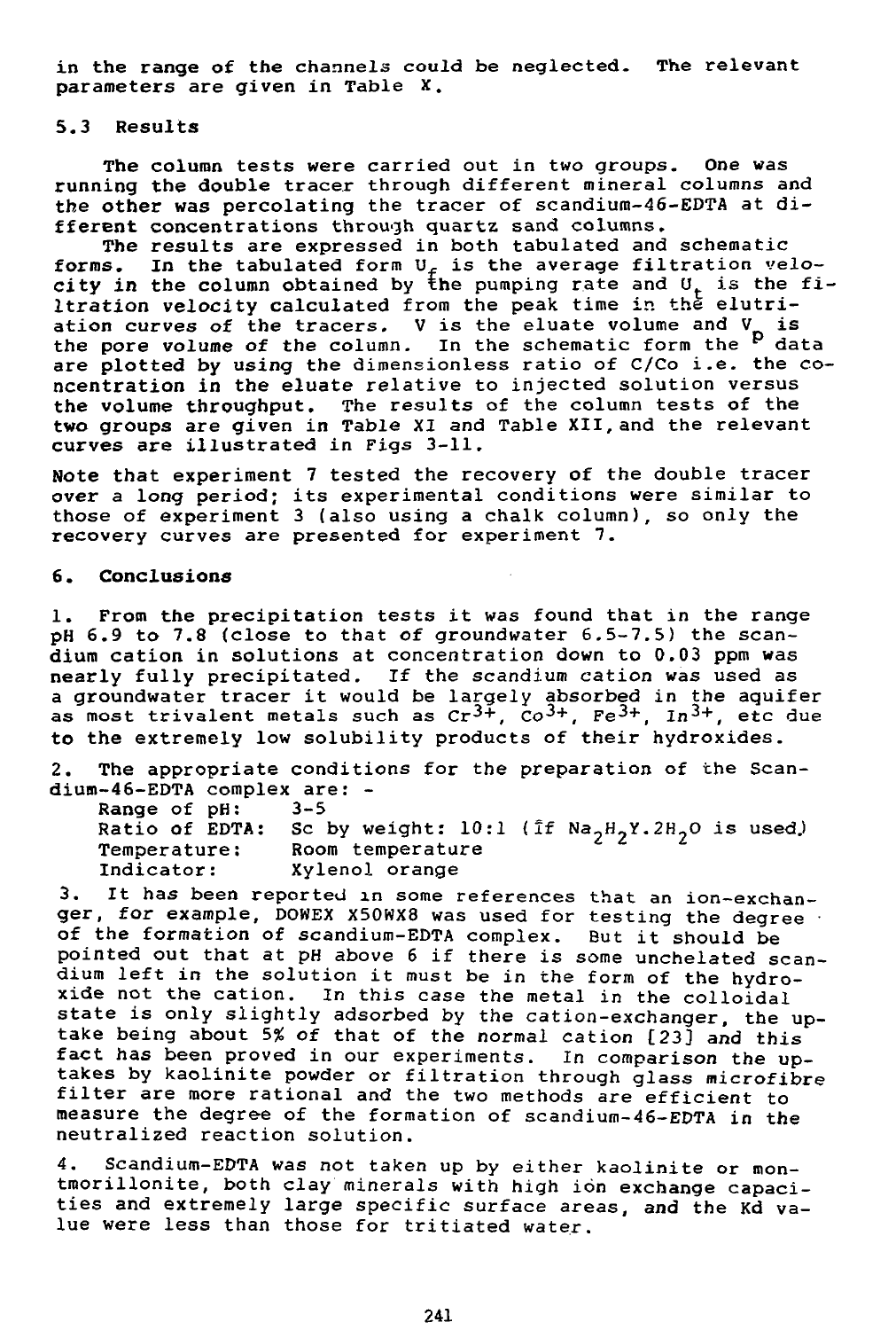5. The elutriation of scandium-EDTA from the test columns was quite similar to that of tritiated water, with tracer recoveries of 98% and 100% for limestone and quartz sand, respectively. In the chalk column 90% could be eventually recovered after a relatively long period {8 days compared to 1 day for quartz sand).

6. The results obtained from the column tests with scandium-46- EDTA at different concentrations have shown that increasing 100 times **the** concentration of the stable carrier only resulted in doubling the radioactive concentration at the peak point. In theory and in practice it can be said that in a saturated zone of the groundwater aquifer for a basically unadsorbed tracer the effect of the carrier is not remarkable and the radioactive concentration and the volume of the injected tracer solution should be the decisive factors because in this case the hydraulic dispersion is always the.most dominating parameter which affects the tracer concentration.

## **Acknowledgenten** ts

The studies form part of a continuing research progamme undertaken by WRc Environment, Medmenham Laboratory. We acknowledge the valuable help and encouragement received- from our WRc colleagues and from Mr, D.B. Smith, Institute of Hydrology. Permission to publish this paper was given by the Director, WRc Environment .

## **References**

- [1] W.J.Kaufman, G.T. Orlob "Evaluation of groundwater tracer" Transactions, American Geophysical Union, Vol.37, No.3, pp 297-306, 6, (1956).
- [2J W.J.Kaufman, G.T.Orlob "Measuring ground water movement with radioactive and chemical tracers" J.Am. Water Works Ass 48, (1956).
- [3] Lacey, W.J., Laguna, W. "Method of preparing radioactive cations for tracing ground water" Science 124-402, (1956).<br>Halevy, E., Nir, A. "Use of radioisotopes in studies of
- [4] Halevy, E., Nir, A. "Use of radioisotopes in studies of<br>qroundwater flow-2" Second U.N. International Conference Second U.N. International Conference on the Peaceful Use of Atomic Energy, Geneva,pp 162-165, (1958).
- [5] G.E.Eden, K.V. Melbourne "Radioactive tracers for measuring the periods of retention in percolating filters" Inter. J. of Appl. Radiation and Isotopes, Vol.8 pp 172-178, (1960)
- [6] Heemstra, R.J., Watkins W.J., Armstrong, F.E. "Laboratory evaluation of nine water tracers" Nucleonics, 19 pp 92-96, (1961) .
- [7] Schroeder, M.C., "Studies of the migration of radioisotopes in homogeneous vertical columns" U.S. Atomic Energy Comm., Div. Tech. Information UCRL-13048, (1962).
- [8] Knusson, G., Llunggren, Forsberg, H.G.,"Field and laboratory tests of chromium-51-EDTA and tritium water as a double tracer for groundwater flow", Radioisotopes in Hydrology IAEA, Vienna, pp 347-361, (1963).
- [9] C.V.Theis, "Hydraulic phenomena affecting the use of tracers in timing groundwater flow" Radioisotopes in Hydrology IAEA, pp 193-206, (1963).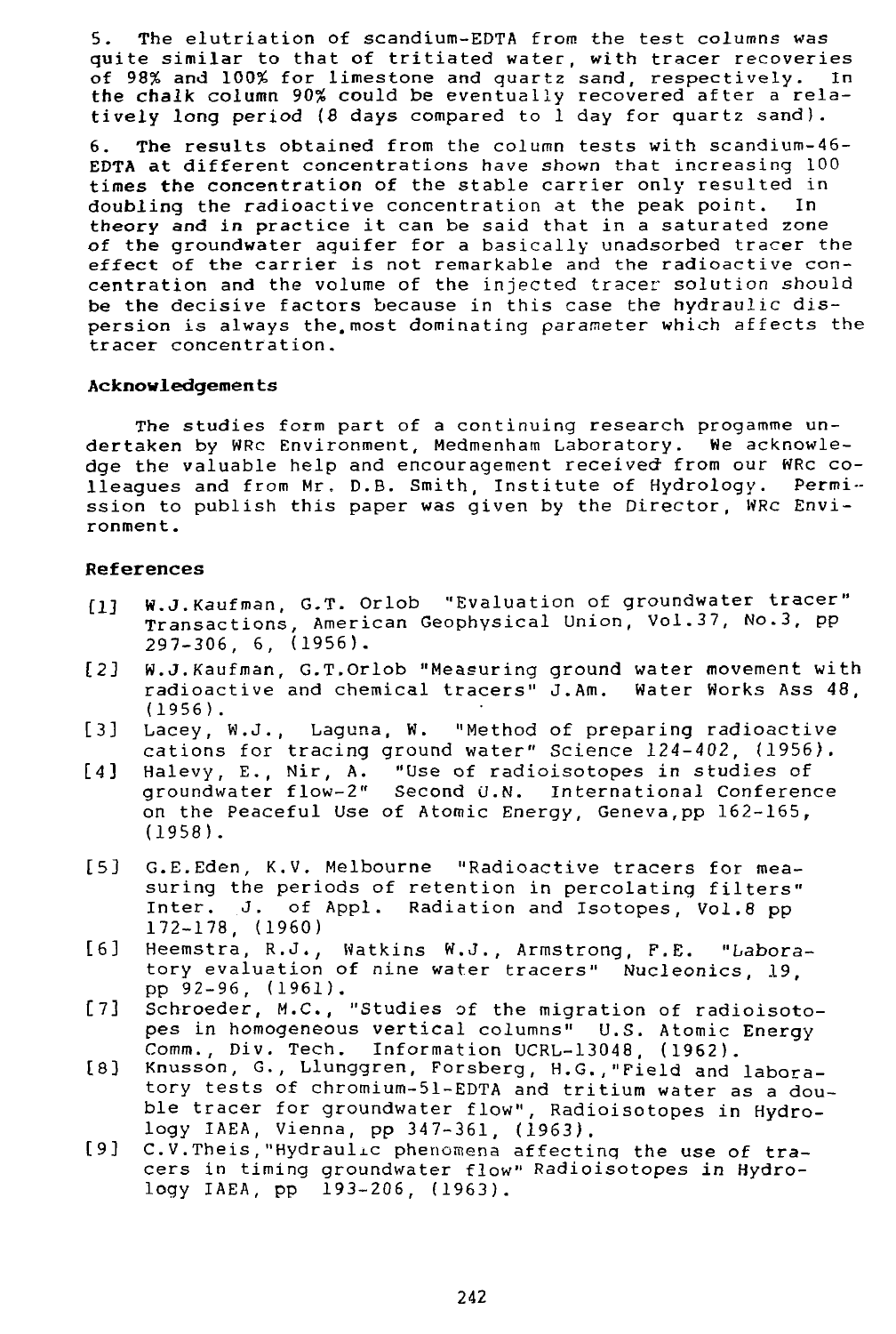- [10] F.L. Garvan,"Metal chelates of ethylenediaminetetraacetic acid and related substances" Chelating Agents and metal Chelates by F.P. Dwyer, Chapter 7, pp 253-334, (1964).
- [11] Linke "Solubilities of inorganic and metal organic compounds" Vol. 1, 2, 4th Edition (1965).
- [12] I.B.Hazzaa et al, "Study of the applicability of different radicisotopes for determination of the porosity of groundwater aquifers", International Journal of Applied Radia-
- t. ri and Isotopes, Vol. 17, pp 621-628, (1966).<br>[13] (b) the Radiochemical Manual, 2nd Edition, the (b), the Radiochemical Manual, 2nd Edition, the radiochemical Centre, Amersham, (1966).
- [14] Todorovic, Z.,Filip, A., "Movement of complex compounds through different soil types". Isotopes and Radiation Techniques in Soil Physics and Irrigation Studies, IAEA, Vienna, pp 241-249, (1967).
- [15] (b). Handbook of Chemistry and Physics, 47th Edition, p 108, (1966-1967).
- [16] Van Nostrand, International Encyclopedia of Chemical Science, p 1024, (1967).
- [17] Knutsson, G., and Forsberg, H.G., "Laboratory evaluation of Cr-BDTA as a tracer for groundwater flow". Isotopes in Hydrology, IAEA, Vienna, pp 629-649.(1967).
- [18] Baetsle, L.H., Souffriau,J., "Fundamentals of the dispersion of radionuclides in sandy aquifer", Isotopes in Hydrology IAEA, Vienna, p 617-628, (1967).
- [19] Wiebenga, W.A.,et al, "Radioisotopes as groundwater tracers" J. Geophys.Res. 72. 4081-4091, (1967).
- [20] Eden, G.E., Briggs, R, "Radioisotopes techniques developed in water pollution studies", Isotopes in Hydrology, IAEA Vienna, pp 191-206, (1967).
- [21] R. Slernau et al, "Radioisotope tracers in large-scale recharge studies of groundwater, (1967).
- [22] A.Ray Jennings, Melvin, C. Schroeder "Loboratory Evaluation of selected radioisotopes as groundwater tracers", Water Resources Research, Vol. 4,No.4 8, (1968).
- [23] C. Wilson, D.W. Wilson "Comprehensive analytical chemistry 1968 Vol. I(B) Classical Analysis, Vol. II(B) Chapter 3 Ion Exchanges.
- [24] Gert, Knutsson, "Tracers for groundwater investigations", Grouncwater Problems, pp 123-152, (1968).
- [25] T.S.West, "Complexometry with EDTA and related reagents", 3rd Edition, (1969) .
- [26] Frank, N. Boruscato, J. Roger Mchenry "Evaluation of selected cobalt-60 complexes as tracers of groundwater", J of Hydrology 10, pp 406-417, (1970).
- [27] A. Lenda , A. Zuber, Tracer dispersion in groundwater experiments, IAEA, (Isotope Hydrology Proc. Symposium, 1970).
- [28] Lallemand, A., Grison, G. "Contribution a' la selection de traceurs", Radioactifs Pour L'hydrogeologie,IAEA, Vienna pp 823-832, (1970.
- [29] D. Klotz, H. Moser, Hydrodynamic dispersion as aquifer characteristics", Model Experiments with Radioactive Tracers, IAEA-SM-182/42, (1970).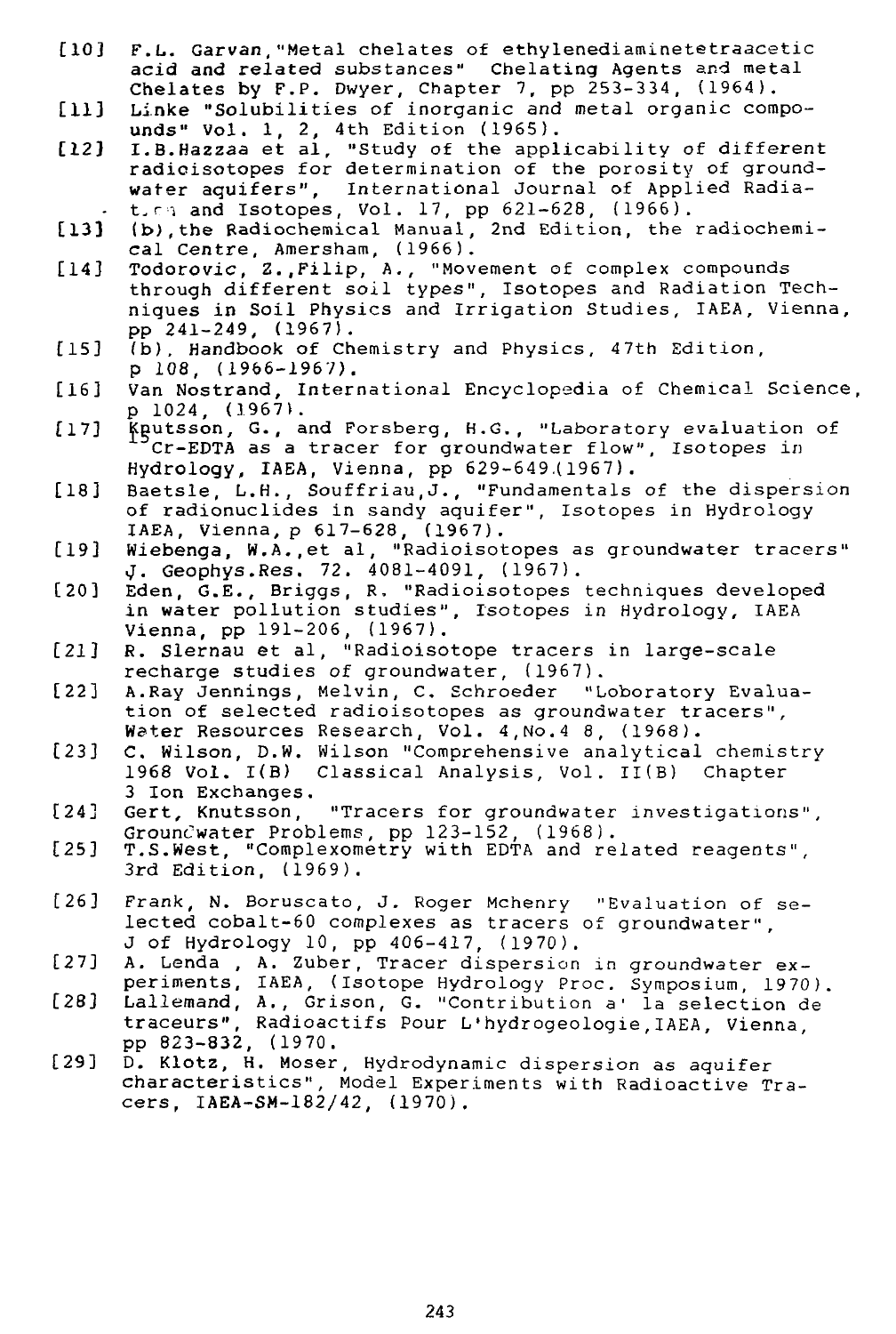Table I. Stability constants of some metal-EDTA complexes [Value at 20°C and ionic strength = 0.1 (KCl or KNO $_{\text{2}}$ )] selected from references [23, 30]

| Trivalent   |         |                              | Divalent   | Monovalent                |           |  |
|-------------|---------|------------------------------|------------|---------------------------|-----------|--|
| Complex     | LogK    | Complex                      | LogK       | Complex                   | LogK      |  |
| $(CrY)^{-}$ | 23.0    | $(Mgy)^{2-}$                 | 8.7        | $(KY)^{3-}$               | 0.8       |  |
| $(ScY)^T$   | 23.1    | $(cay)^{2-}$                 | 10.7       | $(May)^3$ -               | $1.7$ (c) |  |
| $(lnY)^T$   | 25.0    | $(2nY)^{2-}$                 | 16.5       | $(Liy)^{3-}$              | 2.8       |  |
| $(FeY)^T$   | 25.1    | $(PbY)^{2-}$                 | 18.5       | $($ AgY $)$ <sup>3-</sup> | 7.3       |  |
| $(CoY)^T$   | 40.7(a) | $\langle$ CuY) <sup>2-</sup> | $18.8$ (b) |                           |           |  |

Notes:  $(a)$  u = indefinite (b)  $u = 0.03$ (c) u = 0.01

Table II. Effect of pH on the formation of scandium-46-EDTA

| pil                                   | 1.8  | 2.5  | 3.5   | 5.0  | 7.4 | 9.4  |
|---------------------------------------|------|------|-------|------|-----|------|
| Degree of<br>complex<br>formation (%) | 99.0 | 99.8 | . 100 | 99.7 | 100 | 99.6 |

Table III. Effect of pH on the stability of Sc-EDTA (concentration of  $sc^{3+} = 12$  ppm at 20°C)

| рH                                        | 1.8 | 3.2 | 5.0 | 7.1 | 9.1 |    |
|-------------------------------------------|-----|-----|-----|-----|-----|----|
| Degree of<br>complex<br>decomposition (%) |     |     |     |     |     | 39 |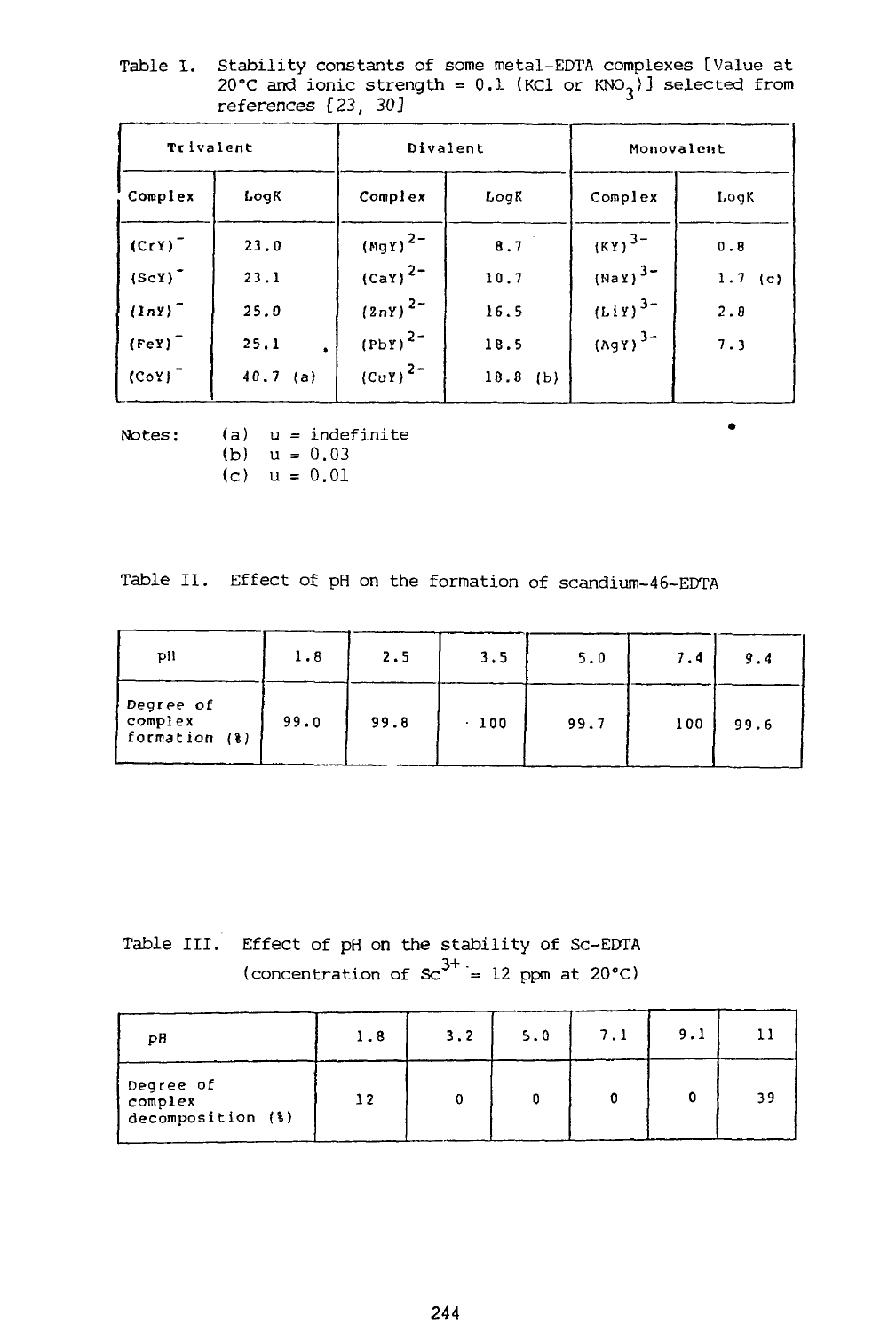Table IV. Effect of the ratio of EDTA:Sc on the formation and stability of Sc-46-EDTA

|                     | рH<br>EDTA: SC | 1.8 | 3.3 | 5.2 |   | $7.1$ 9.0 | 11 | 12 | 13  |
|---------------------|----------------|-----|-----|-----|---|-----------|----|----|-----|
| Degree of<br>decom- | 1:1            | 4   | Đ   | o   | 0 | O         | 39 |    |     |
| position<br>(3)     | 2:1            | o   | ٥   |     | o | o         | 0  | 0  | 1.4 |

(concentration of ScCl<sub>3</sub>: 12 ppm at 20°C)

Table V. Degree of precipitation at different concentrations in neutral media

| Concentration of scandium<br>in ScC13 solution (ppm) | рH  | Degree of precipitation<br>ſδ. |
|------------------------------------------------------|-----|--------------------------------|
| 10                                                   | 6.9 | - 100                          |
|                                                      | 7.3 | $-100$                         |
| 0.1                                                  | 7.4 | 100                            |

Table VI. Uptake of scandium by kaolinite powder

| Solution   | Concentration<br>(ppm) | pH                                                            | Uptake<br>$(\ell)$ |
|------------|------------------------|---------------------------------------------------------------|--------------------|
| $Sc$ $C13$ | $0.03 - 10$            | 1.8                                                           | $35 - 42$          |
|            |                        | 99<br>$6.9 - 7.8$<br>$2 - 10$<br>$\Omega$<br>$7.0 - 7.4$<br>0 |                    |
| Sc-EDTA    | 1.2                    |                                                               |                    |
|            | $1$ to $20$            |                                                               |                    |

 $\sim$   $\sim$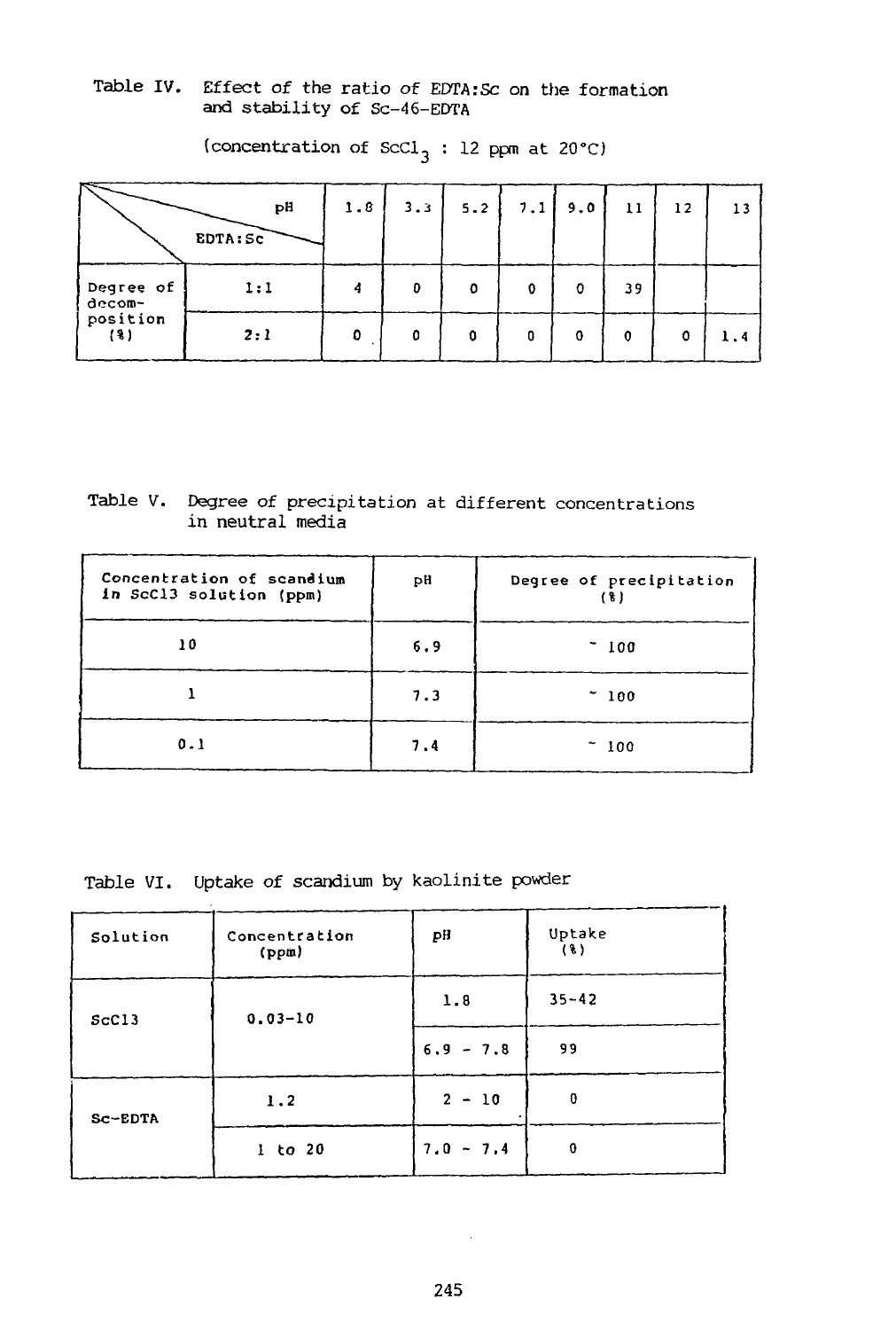| Solution | Concentration<br>(ppm) | ρH      | Remaining<br>Scandium<br>(3) |
|----------|------------------------|---------|------------------------------|
| $ScCl$ , | 10                     | $7 - 8$ |                              |
|          |                        | $7 - 8$ | 2                            |
| Sc-EDTA  | 20                     | $7 - 8$ | $-100$                       |

Table VII. Remaining scandium in the solution after filtration through glass microfibre filter

Table VIII. Distribution coefficient, Kd, for various minerals in equilibrium with scandium-46-EDTA solution and tritiated water  $pH = 7$  at 20 $^{\circ}C$ 

| Type of                 | General formula                                                                        | Particle<br>size | Kd                      |            |  |
|-------------------------|----------------------------------------------------------------------------------------|------------------|-------------------------|------------|--|
| Minerals                |                                                                                        | (mm)             | $46$ <sub>SC-EDTA</sub> | <b>HTO</b> |  |
| Raolinite<br>Montmoril- | $A1_{2}O_{3}$ . 2510 <sub>2</sub> . 48 <sub>2</sub> 0                                  | Silty clay       | 0.16                    | 0.28       |  |
| lonite                  | $(OH)$ <sub>4</sub> Si <sub>8</sub> Al <sub>4</sub> O <sub>12</sub> .nH <sub>2</sub> O | Silty clay       | 0                       | 0.99       |  |
| Chalk                   | CaCO <sub>3</sub>                                                                      | Silty clay       | 2.0                     | 0.53       |  |
| Limestone               | $c$ aCO <sub>3</sub>                                                                   | $0.50 - 0.85$    | 2.2                     | 0.14       |  |
| Calcite                 | CaCO <sub>3</sub>                                                                      | $0.50 - 0.85$    | 1.1                     | 0.37       |  |
| Augite                  | $(CaNa) (Mg, Fe2+, Fe3+, A1) -$<br>$(Si, A1)$ <sub>2</sub> $O6$                        | $0.50 - 0.85$    | 0.12                    | 0.60       |  |
| Albite                  | Na(AlSi <sub>1</sub> O <sub>R</sub> )                                                  | $0.50 - 0.85$    | 0                       | 0.64       |  |
| Gypsum                  | caso <sub>4</sub>                                                                      | $0.50 - 0.85$    | 0.26                    | 0          |  |
| Microcline              | $K(ALSi_{q}O_{R})$                                                                     | $0.50 - 0.85$    | 0.12                    | 0.39       |  |
| Limonite                | $FeO(OH) \cdot nH_2O$                                                                  | $0.50 - 0.85$    | 0.86                    | 0.16       |  |
| Quartz sand             | $\sin$                                                                                 | $0.50 - 0.85$    | 0.30                    | 0.04       |  |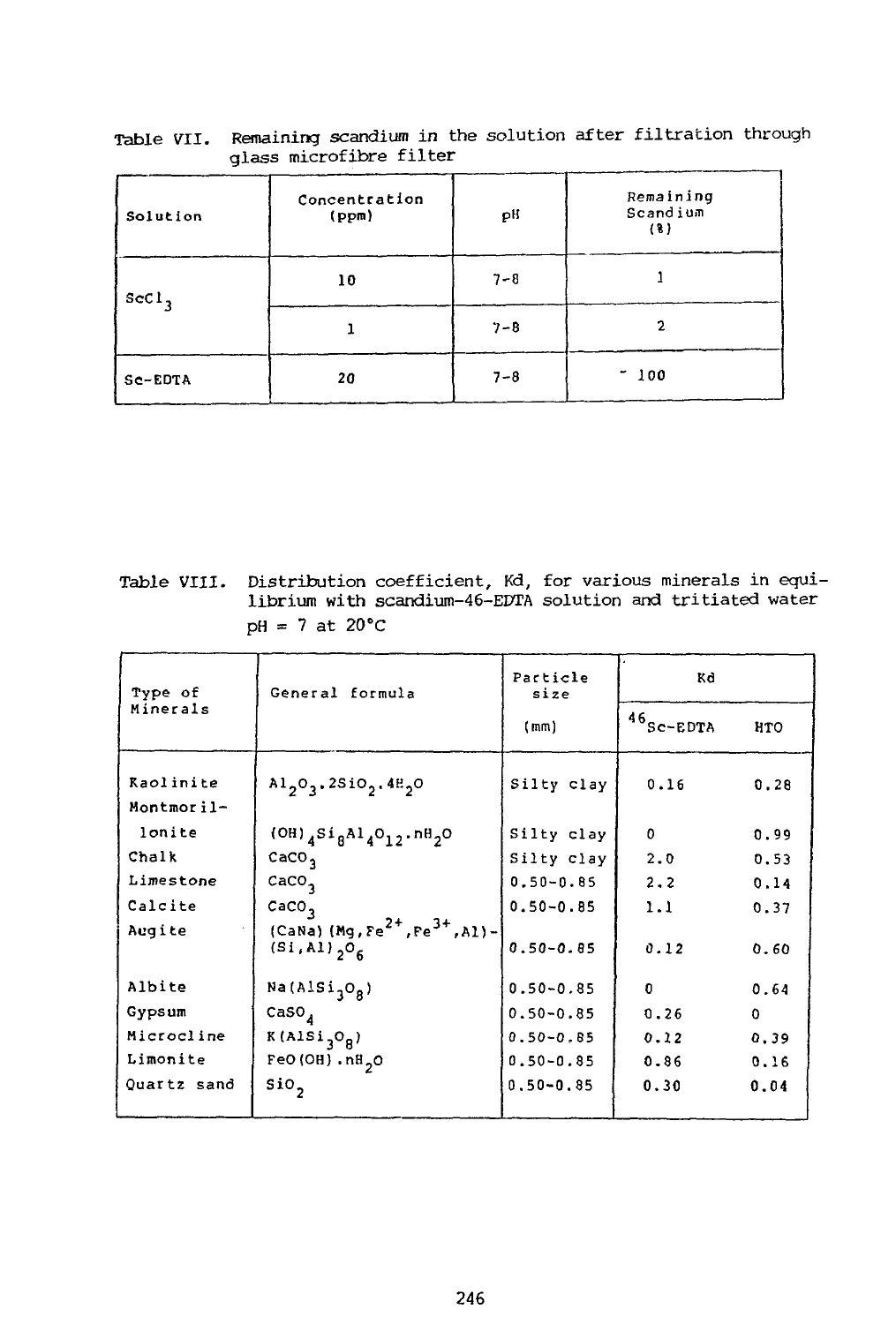| Type of Column        |                   | Limestone | Chalk          | Quartz Sand             |      |     |      |
|-----------------------|-------------------|-----------|----------------|-------------------------|------|-----|------|
| Height (cm)           |                   | 65.0      | 65.0           | 65.0                    |      |     | 66.0 |
| Diameter (cm)         |                   | 8.0       | 8.0            |                         | 8.0  |     | 8.0  |
| Particle<br>Size      | $2.00 - 1.00$ mm  | 57.3      | 20.8           |                         |      | 7.2 |      |
|                       | $1.00 - 0.50$ mm  | 40.5      | 71.0           |                         | 37.4 |     |      |
| Distribution<br>(3)   | $0.50 - 0.25$ mm  | 1.2       | 5.1            | 30.6                    |      |     |      |
|                       | $0.25 - 0.063$ mm | 1.0       | 3.1            |                         | 24.8 |     |      |
| Porosity (%)          |                   | 43.2      | 62.5           | 35.5                    |      |     | 37,0 |
| Exp. No               |                   | 1         | $\overline{c}$ | $\overline{\mathbf{3}}$ | 4    | 5   | 6    |
| Pumping rate (ml/min) |                   | 7.9       | 2.3            | 10.6                    | 6.2  | 7.6 | 7.4  |

**Table IX. Characteristics** of the columns **in** the column tests

Table X. Radioactive concentration, detection efficiency and contribution to the total counts

| Nuclide     | Specific<br>activity<br>$(\frac{Bq}{m}$ | Channel   | Efficiency<br>(%) | Contribution to<br>the total counts<br>18 |
|-------------|-----------------------------------------|-----------|-------------------|-------------------------------------------|
| Tritium     | $(1.23 \times 10^5)$                    | $0 - 100$ | 3.3               | 99.8                                      |
| Scandium-46 | $9.23 \times 10^{2}$                    |           | 0.8               | 0.2                                       |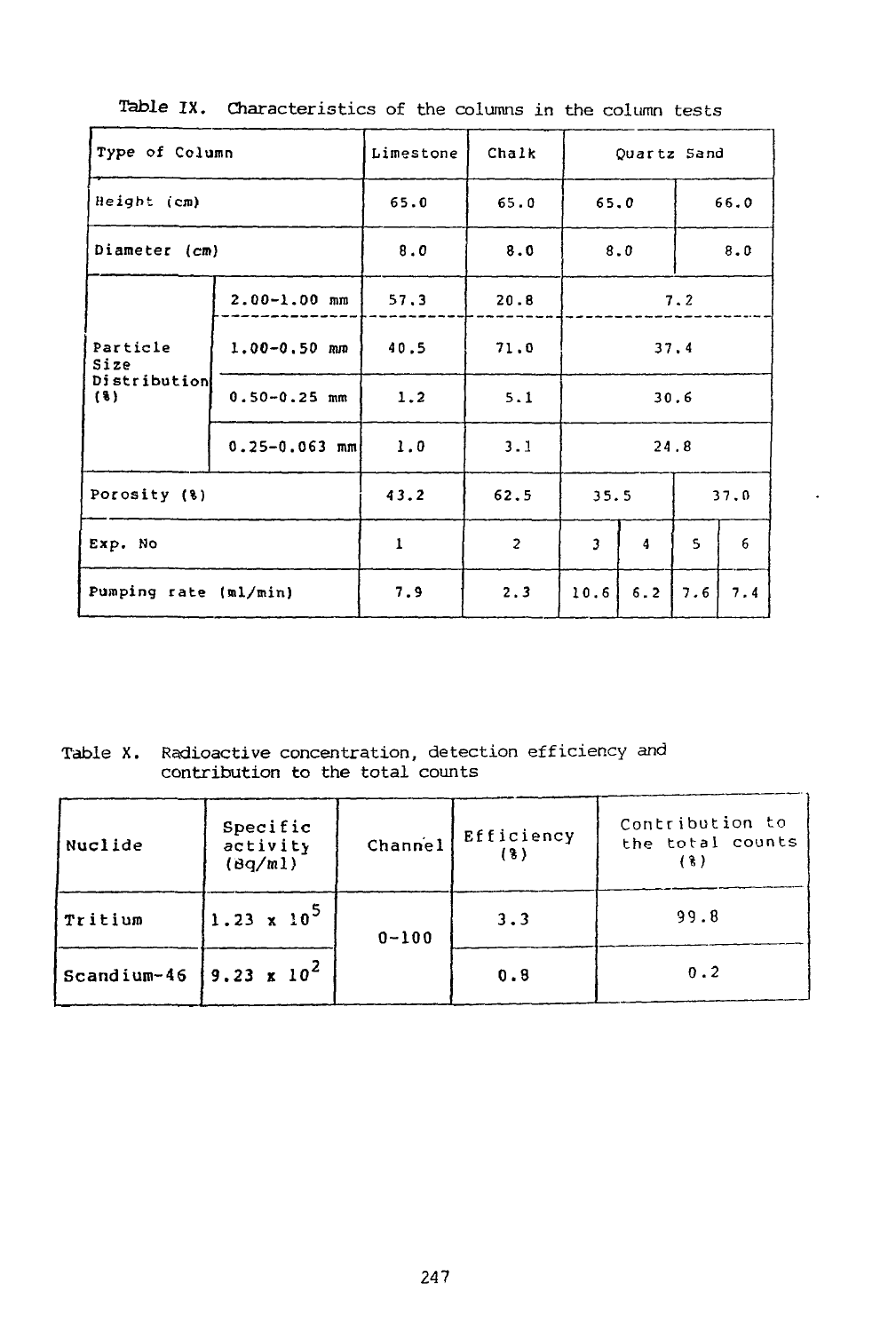| Column                | Exp.<br>۲ю.    | Filtration<br>Velocity<br>σ,<br>(m/s) | Type of<br>Tracer | Hean<br>Filtration<br>Velocity<br>$\mathbf{u}_{\mathbf{t}}$<br>(m/s) | Retardation<br>$(\mathbb{U}_{\mathcal{L}}, \mathbb{U}_{\mathcal{L}})$ | Patio<br>'Peak to<br>Pulse'<br>(Cmax/Co) | of Feak<br>(V/Vp) | Position Felative<br>Celav<br>factor<br>$1^{46}$ Sc to $3^{11}$ | Pecorety<br>mass . |
|-----------------------|----------------|---------------------------------------|-------------------|----------------------------------------------------------------------|-----------------------------------------------------------------------|------------------------------------------|-------------------|-----------------------------------------------------------------|--------------------|
| Limestone             | 1              | $\frac{1}{2.69}$ x 10 <sup>-3</sup>   | HTO               | $2.89 \times 10^{-3}$                                                | 0.93                                                                  | $-0.33$                                  | 0.93              | ı                                                               | 109                |
|                       |                |                                       | Sc-46-EDTA        | $2.43 \times 10^{-3}$                                                | 1.11                                                                  | 0.13                                     | 1.11              | 1.19                                                            | 97.5               |
| Chaik                 | $\overline{a}$ | $7.69 \times 10^{-3}$                 | HTO               |                                                                      |                                                                       | 0.10                                     | 0.28              |                                                                 | 87.5               |
|                       |                |                                       | Sc-46-EDTA        |                                                                      |                                                                       | 0.06                                     | 0.30              | 1.07                                                            | 70.4               |
|                       | 3              | $3.60 \times 10^{-3}$                 | юO                | $3.57 \times 10^{-3}$                                                | 1.01                                                                  | 0.17                                     | 1.01              | 1                                                               | 99.2               |
| <b>Quattz</b><br>Sand |                |                                       | Sc-46-EDTA        | $3.09 \times 10^{-3}$                                                | 1.17                                                                  | 0.08                                     | 1.17              | 1.16                                                            | 94.1               |

# Table XI. Experimental results for the double tracer in the different columns (concentration of Scandium was 10 ppm)

**Tnbte XII. Exferimental results for the tracer solutions of Sc-46-EDTA at different concentrations in guattz sanJ columns**

| Concentration<br>of the tracer<br>(1, m) | Exp.<br>Nо | Filtration<br>velocity<br>$\mathbf{u}_r$<br>(m/s) | Mean<br><b>filtration</b><br>velocity<br>υ<br>(ဏ√s) | Retardation<br>$(U, U_{\epsilon})$ | Ratio<br>peak to pulse<br>(Cmax/Co) | Position<br>of peak<br>(V/VP) | Recovery<br>mass 1 |
|------------------------------------------|------------|---------------------------------------------------|-----------------------------------------------------|------------------------------------|-------------------------------------|-------------------------------|--------------------|
|                                          |            |                                                   | $2.10 \times 10^{-3}$ 1.63 x 10 <sup>-3</sup>       | 1.29                               | 0.07                                | 1.29                          | 89.3               |
| 10                                       |            |                                                   | 2.58 x 10 <sup>-3</sup> 2.19 x 10 <sup>-3</sup>     | 1.18                               | 0.10                                | 1.18                          | 99.6               |
| 100                                      | 6          |                                                   | 2.52 x 10 <sup>-3</sup> 2.47 x 10 <sup>-3</sup>     | 1.02                               | 0.12                                | 1.02                          | 94.4               |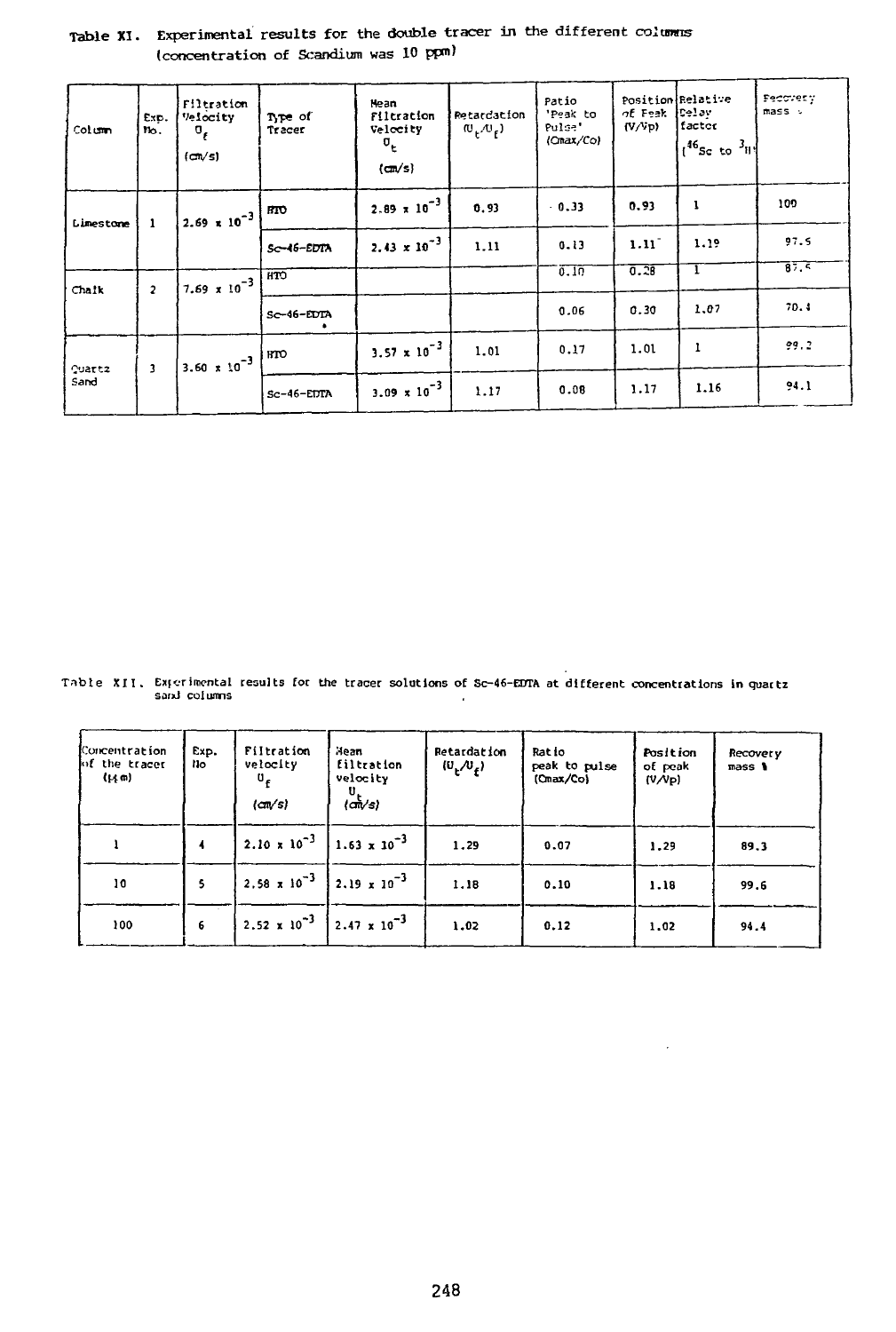

Relationship between the degree of precipitation of Fig.  $1$ scandium hydroxide and the value of pH



Fig. 2 Spectrum analysis of tritium and scandium-46 on beckman LS9800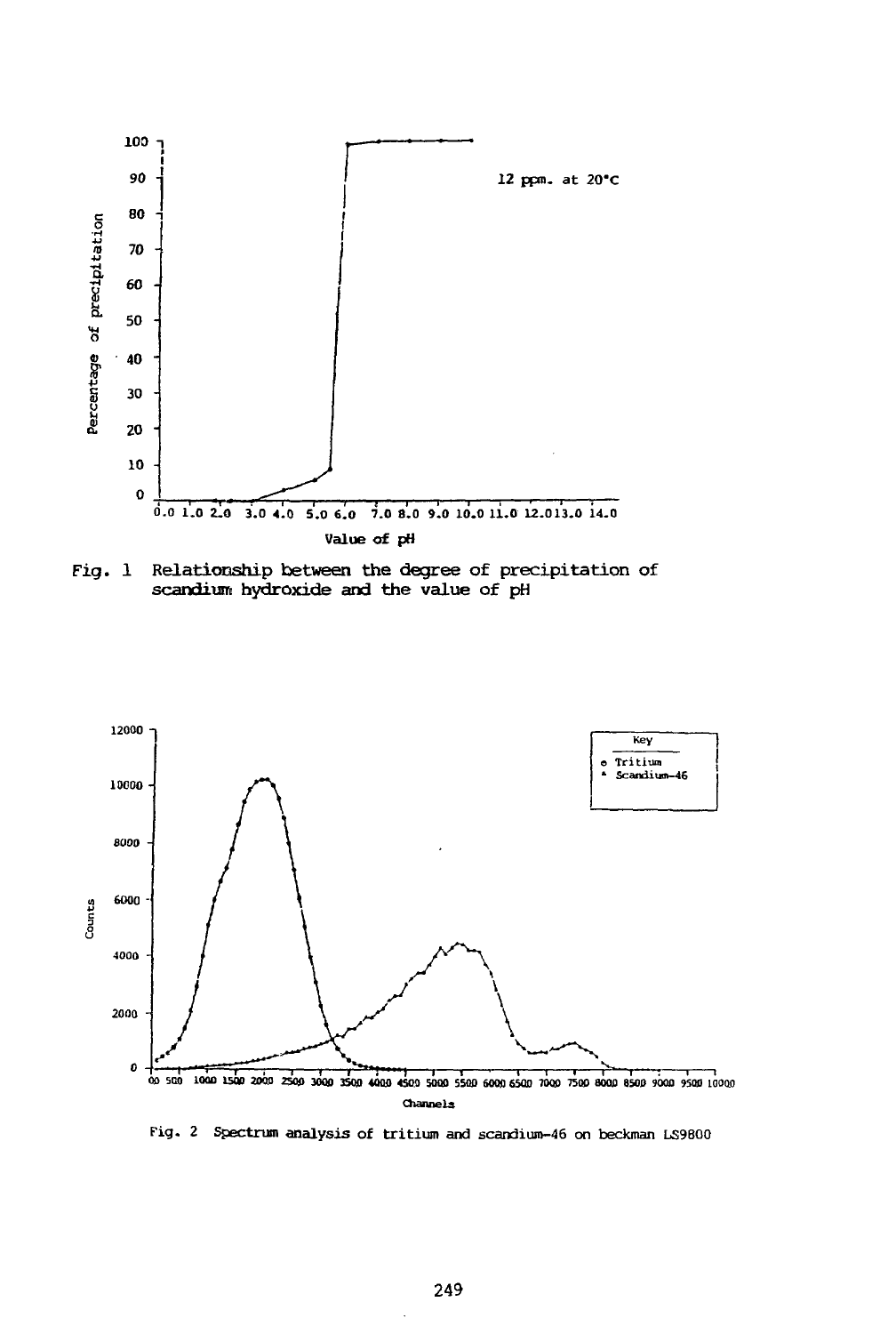Linestone column test with double tracer, tracer recovery curve (Exp.  $\vec{c}$  $\equiv$ 

 $E_{19}$ 

 $\blacktriangle$ 



Eig. س Limestone column test with double tracer elutriation of tracers (Exp.  $\vec{5}$  $\overline{\overline{a}}$ 

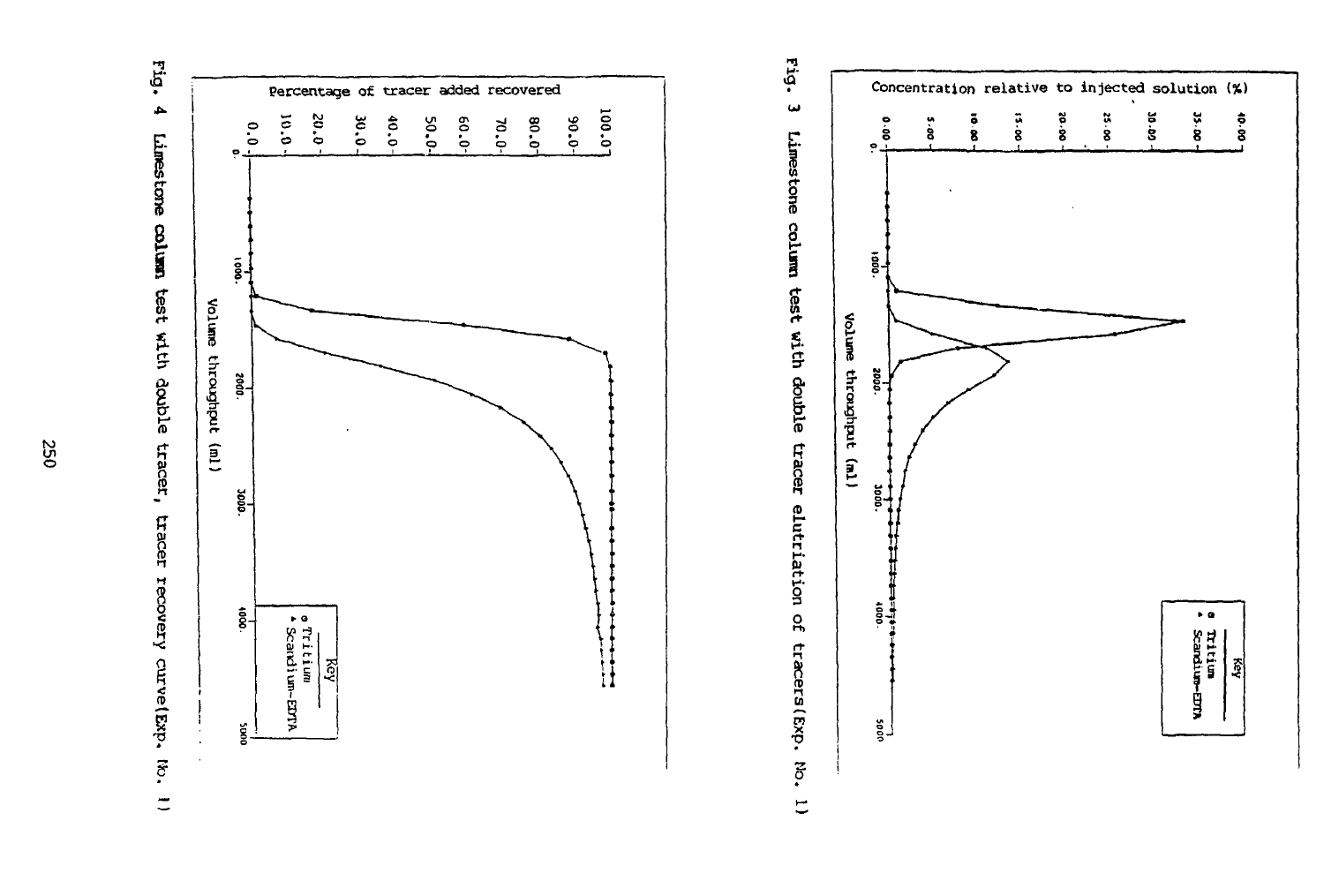



 $\epsilon$ 





**Z51**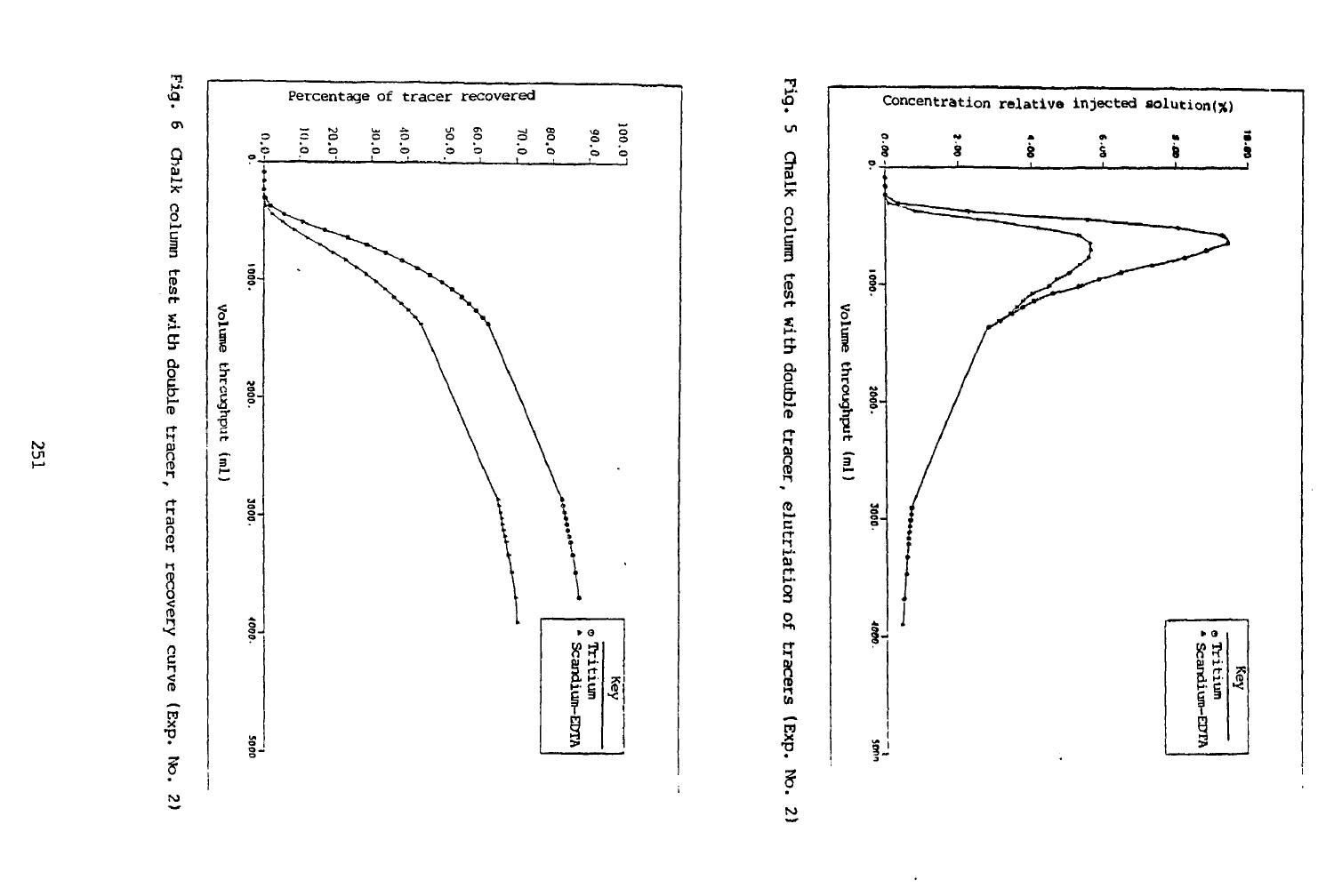

Fig. 7 Sand column test with double tracer, elutriation of tracers (Exp. No. 3)



Fig. 8 Sand column test with double tracer, tracer recovery curve (Exp. No. 3)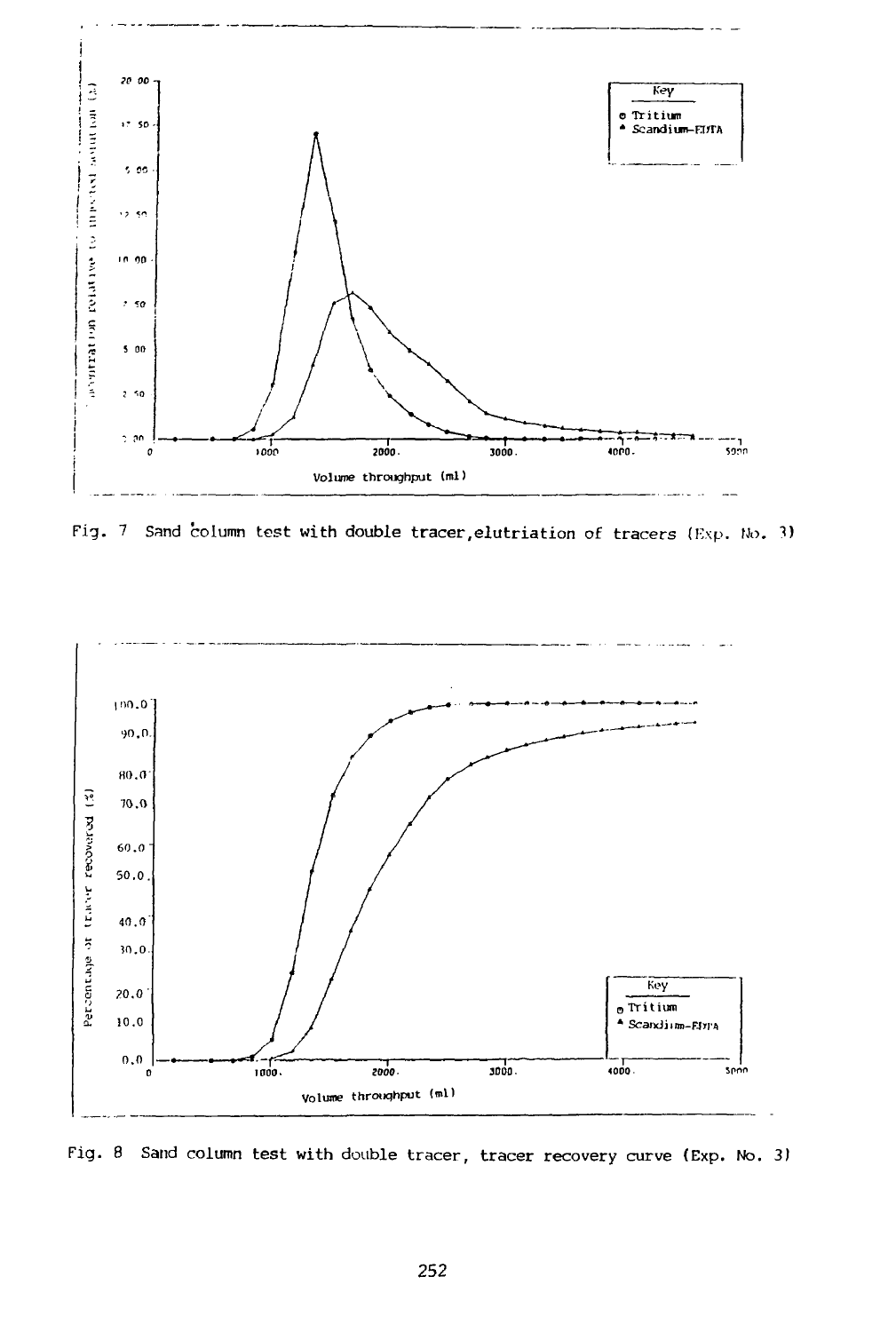

Fig. 9 Elutriation of tracer through sand columns **with** scandium-EDTA at different concentrations (Exp Nos 4-6)



Fig. 10 Tracer recovery curves from sand column tests with scandium-EDTA at different concentrations {Exp Nos 4-6)